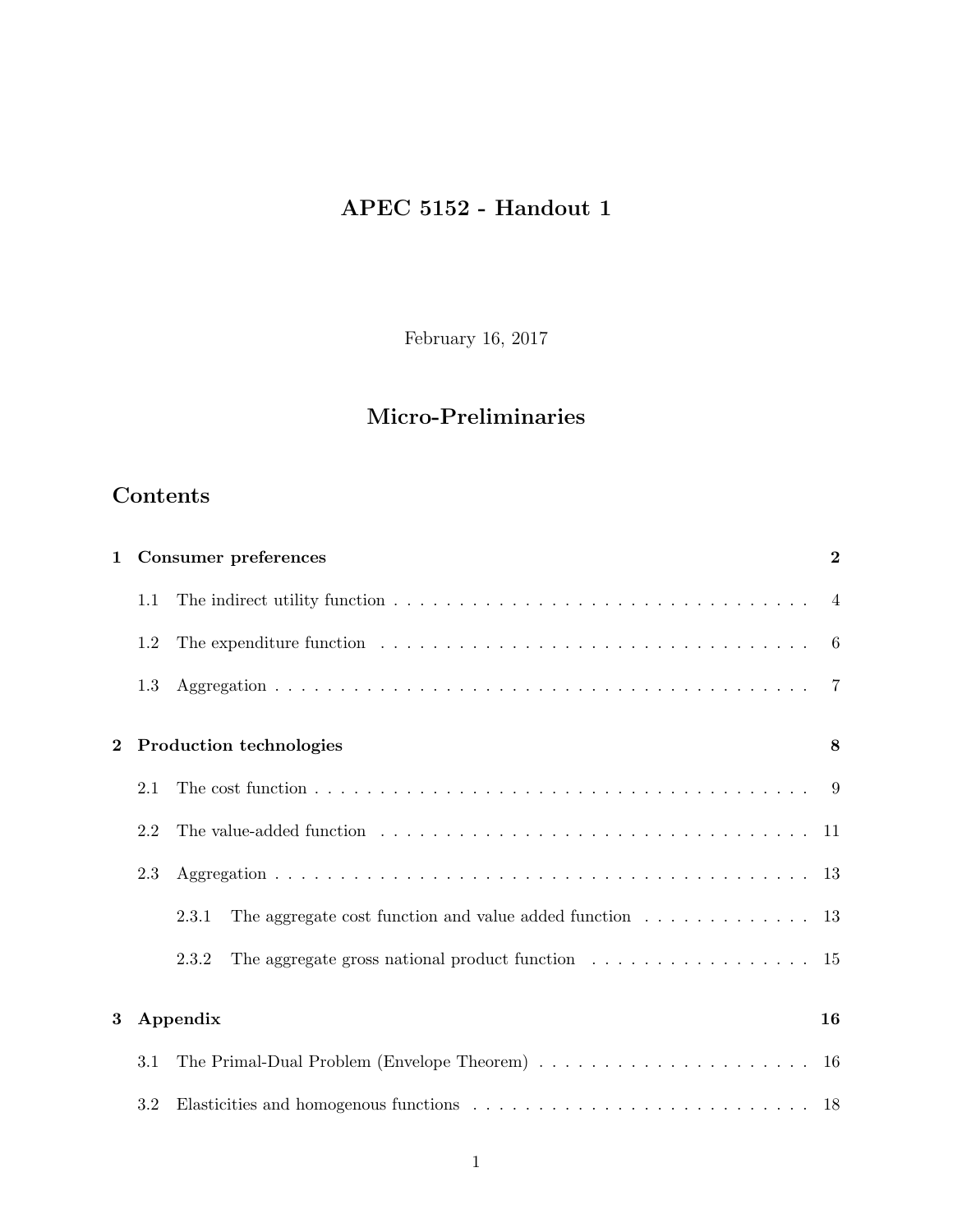### Introduction - microeconomic foundations

Throughout these notes, the following notation denotes factor endowments, factor rental rates and output prices. Sectors are indexed by  $j \in \{1, 2, 3\}$ , and denote the quantity of sector-j's output by the scalar  $Y_j$ . Corresponding output prices are denoted  $\mathbf{p} = (p_1, p_2, p_3) \in \mathbb{R}^3_{++}$ , with the scalar  $p_j$ representing the per-unit price of sector- $j$  output. We consider three factor endowments: labor,  $L$ , capital, K, and land Z. The corresponding factor rental rates are: w is the wage rate, r is the rate of return to capital, and  $\tau$  is the unit land rental rate. Represent the vector of factor rental rates by  $\mathbf{w} = (w, r, \tau)$ .

## 1 Consumer preferences

The economy is composed of a large number of atomistic households. Each household faces the same vector of prices **p** and the same vector of factor rental rates **w**. Let  $v^{\eta} = (L^{\eta}, K^{\eta}, Z^{\eta}) \in \mathbb{R}^3_{++}$ denote the level of factor endowments held by household- $\eta$ , with  $L^{\eta}$ ,  $K^{\eta}$  and  $Z^{\eta}$  representing the household's endowment of labor, capital and land. The notation  $v^{\eta} \in \mathbb{R}^3_{++}$  is a shorthand way of saying each household owns a strictly positive amount of each factor. In most applications that follow we suppress the  $\eta$  superscript of  $v^{\eta}$  and use instead  $v = (L, K, Z)$ . Given factor rental rates w, the household's income is given by

$$
\mathbf{w} \cdot v = wL + rK + \tau Z
$$

which is used to purchase  $q_j$  units of consumption good j at market price  $p_j$ ,  $j = a, m, s$ . Given final good prices p, total expenditure on final goods is equal to

$$
\mathbf{p} \cdot \mathbf{q} = p_1 q_1 + p_2 q_2 + p_3 q_3
$$

where  $\mathbf{q} = (q_1, q_2, q_3) \in \mathbb{R}^3_{++}$ . The notation  $(q_1, q_2, q_3) \in \mathbb{R}^3_{++}$  means the household consumes a strictly positive amount of each consumption good. Then, the household's budget constraint is given by

$$
\mathbf{w}\cdot\mathbf{v}\geq \mathbf{p}\cdot\mathbf{q}
$$

Consumer preferences over goods are represented by the utility function  $u:\mathbb{R}^M_{++} \to \mathbb{R}_+$ , defined as  $u(\mathbf{q})$ .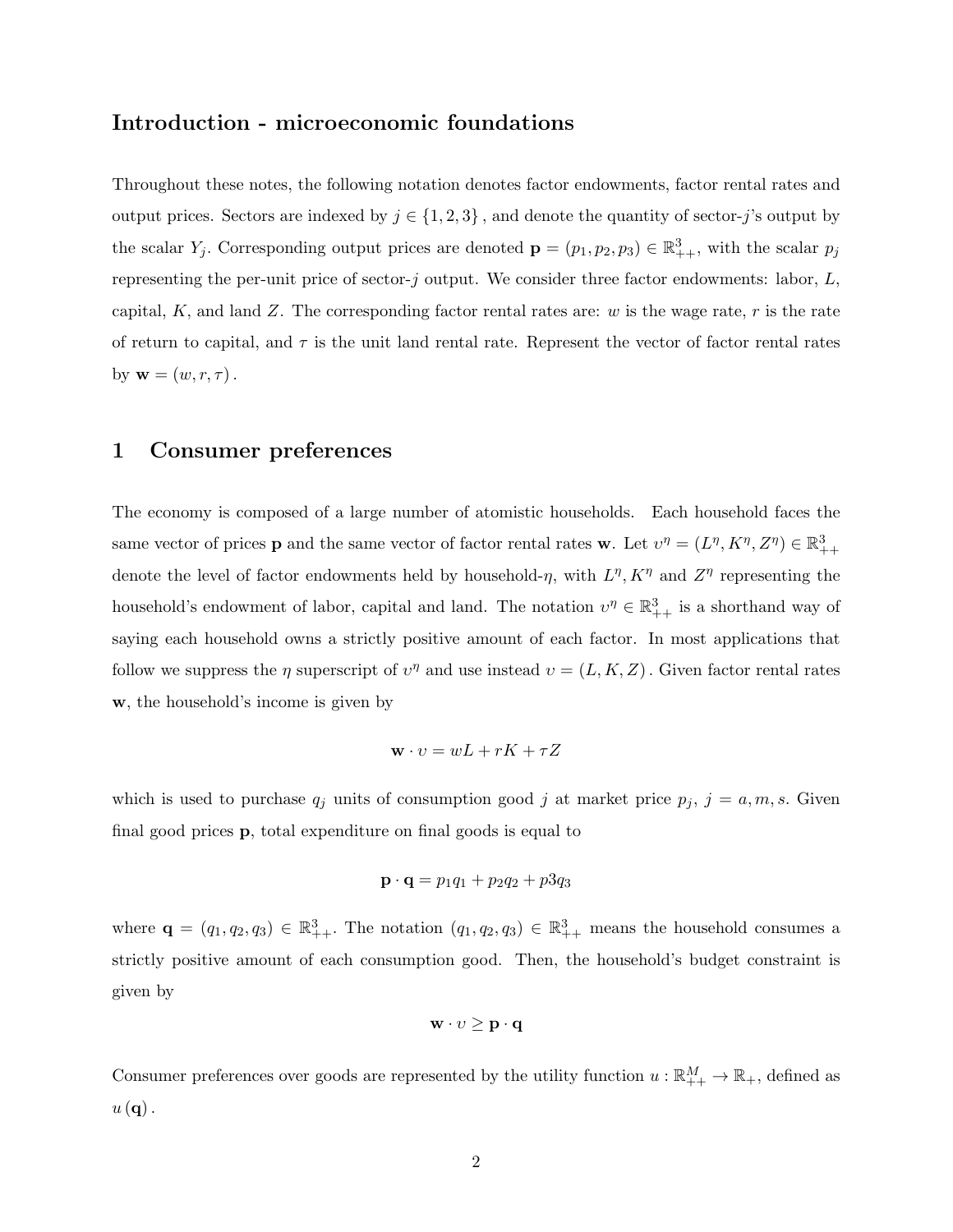Assumption 1:  $u(\mathbf{q})$  satisfies the following properties:

- 1.  $u(\mathbf{q})$  is increasing and strictly concave in  $\mathbf{q}$ ,
- 2.  $u(\mathbf{q})$  is everywhere continuous, and everywhere twice differentiable,
- 3.  $u(\mathbf{q})$  is homothetic<sup>1</sup>.

Assumption 1.1 yields indifference curves that are convex, Assumption 1.2 ensures Marshallian demands are continuous functions, while Assumption 1.3 yields Marshallian demands that are separable in prices and income (see Cornes or Varian).

Problem 1 Show that the Cobb-Douglas utility function

$$
u = q_1^{\alpha_1} q_2^{\alpha_2} q_3^{\alpha_3}, \text{ where } \alpha_1 + \alpha_2 + \alpha_3 = 1 \tag{1}
$$

is increasing and twice differentiable in q, and homothetic.

The utility function is used to derive two "dual" functions: the indirect utility function and the expenditure function. The first step in deriving the indirect utility function is to choose the level of goods 1, 2 and 3 to maximize utility subject to a budget constraint. The solution to this exercise is a set of utility maximizing Marshallian demand functions. This constrained optimization exercise is standard fare in a typical intermediate microeconomics course. Next, by substituting the optimal Marshallian demands into the utility function one gets the indirect utility function. The expenditure function is also derived in two steps: first, minimize the cost of achieving a given level of utility, yielding cost minimizing Hicksian demand functions – another standard problem solved in a typical intermediate microeconomics course. Then, substitute the optimal Hicksian demand functions back into the original optimization problem (discussed shortly) to get the expenditure function.

Both the indirect utility function and expenditure function have very useful derivative properties, the most famous of which are Roy's identity and Shephard's lemma. By Roy's identity, discussed shortly, one can derive Marshallian demand functions using a ratio of partial derivatives of the

<sup>&</sup>lt;sup>1</sup>A utility function  $u(\mathbf{q})$  is homothetic if

 $u(\mathbf{q}') > u(\mathbf{q}'')$  if and only if  $u(t\mathbf{q}') > u(t\mathbf{q}'')$  for any  $t > 0$ .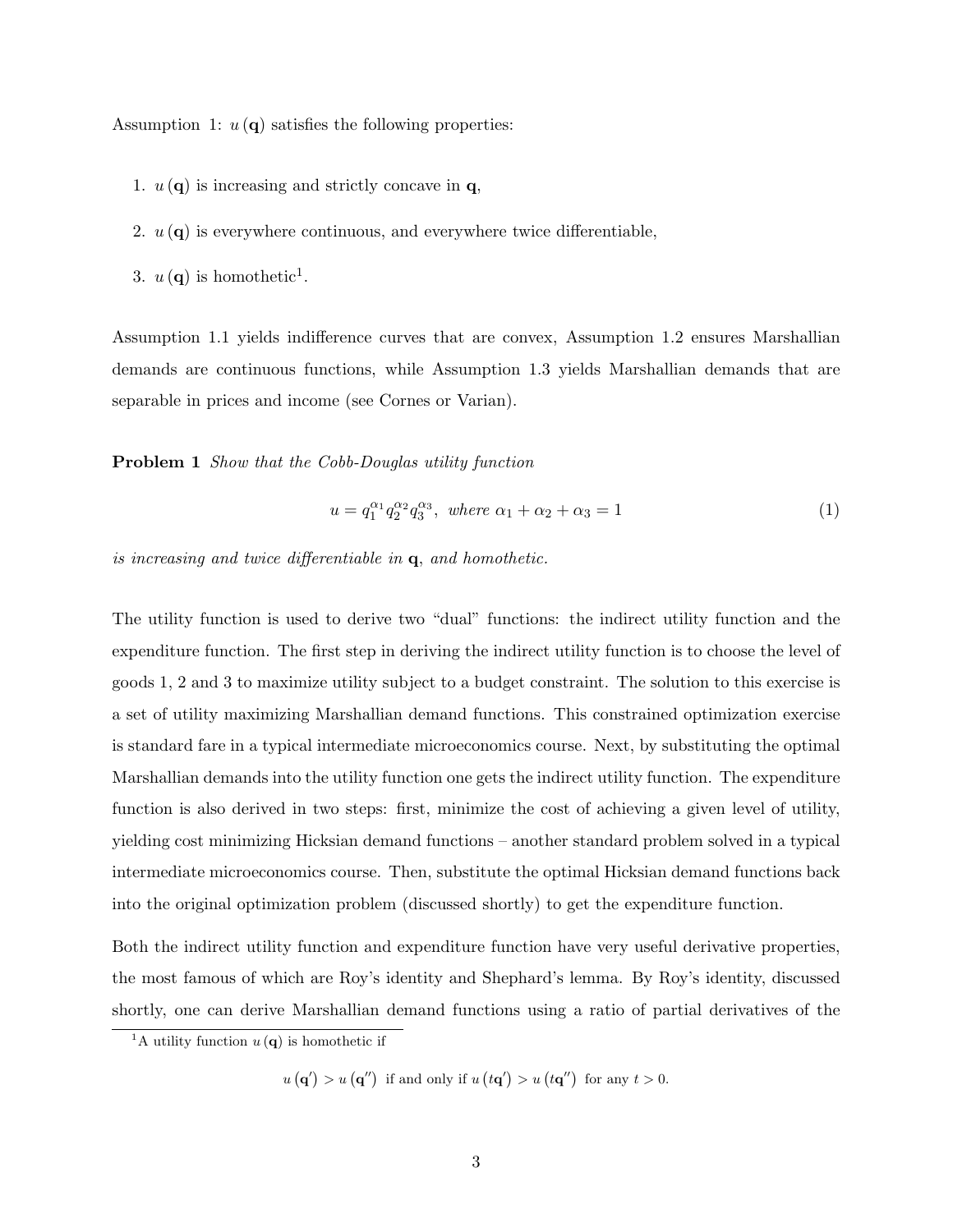indirect utility function. Shephard's lemma allows us to derive an optimal Hicksian demand function by taking the partial derivative of the expenditure function with respect to the demand function's price. These results obtain for a general class of utility functions – particularly those that satisfy Assumption 1 – and have proven extremely useful in both conceptual and applied research.

#### 1.1 The indirect utility function

The *indirect utility function* gives the household's maximum attainable utility given final good prices, **p**, and income  $\mathbf{w} \cdot v$ , and is defined as

$$
\mathcal{V}(\mathbf{p}, \mathbf{w} \cdot v) \equiv \max_{\mathbf{q}} \{ u(\mathbf{q}) : \mathbf{w} \cdot v \ge \mathbf{p} \cdot \mathbf{q} \}
$$
 (2)

The indirect utility function inherits the following properties from the direct utility function (see Cornes, pp. 67-70):

- **V1.** Homogeneous of degree zero in **p** and  $\mathbf{w} \cdot v$ ;  $\mathcal{V}(\theta \mathbf{p}, \theta \mathbf{w} \cdot v) = \mathcal{V}(\mathbf{p}, \mathbf{w} \cdot v)$ ,  $\theta > 0$ ,
- **V2.**  $V(\mathbf{p}, \mathbf{w} \cdot v)$  is convex in **p**,

**V3.**  $V(\mathbf{p}, \mathbf{w} \cdot v)$  is continuous and differentiable in **p** and **w**  $\cdot v$ ,

**V4.**  $V(\mathbf{p}, \mathbf{w} \cdot v) = v(\mathbf{p}) \mathbf{w} \cdot v$ : separable in **p** and **w**  $\cdot v$ ,

By V4, the marginal utility of an additional unit of income is  $v(\mathbf{p})$ .

V5. Given differentiability, Marshallian demands follow from Roy's identity,

$$
q^{j}(\mathbf{p})(\mathbf{w} \cdot v) = -\frac{v_{p_{j}}(\mathbf{p})}{v(\mathbf{p})}\mathbf{w} \cdot v
$$
\n(3)

where, throughout the text, the subscript on a function indicates a partial derivative, e.g.,  $v_{p_j} = \partial v(\mathbf{p})/\partial p_j$  and  $v_{p_1p_2} = \partial^2 v(\mathbf{p})/\partial p_1 \partial p_2$ .

In applied work, the most important properties of the indirect utility function are V1, V2 and V5. By V1, a doubling of input and output prices leaves the level of utility unchanged. V2 implies consumer demand curves are downward sloping (discussed shortly), and V5 says if you have an indirect utility function, you can recover the consumer's demand function using ratios of first derivatives of the indirect utility function.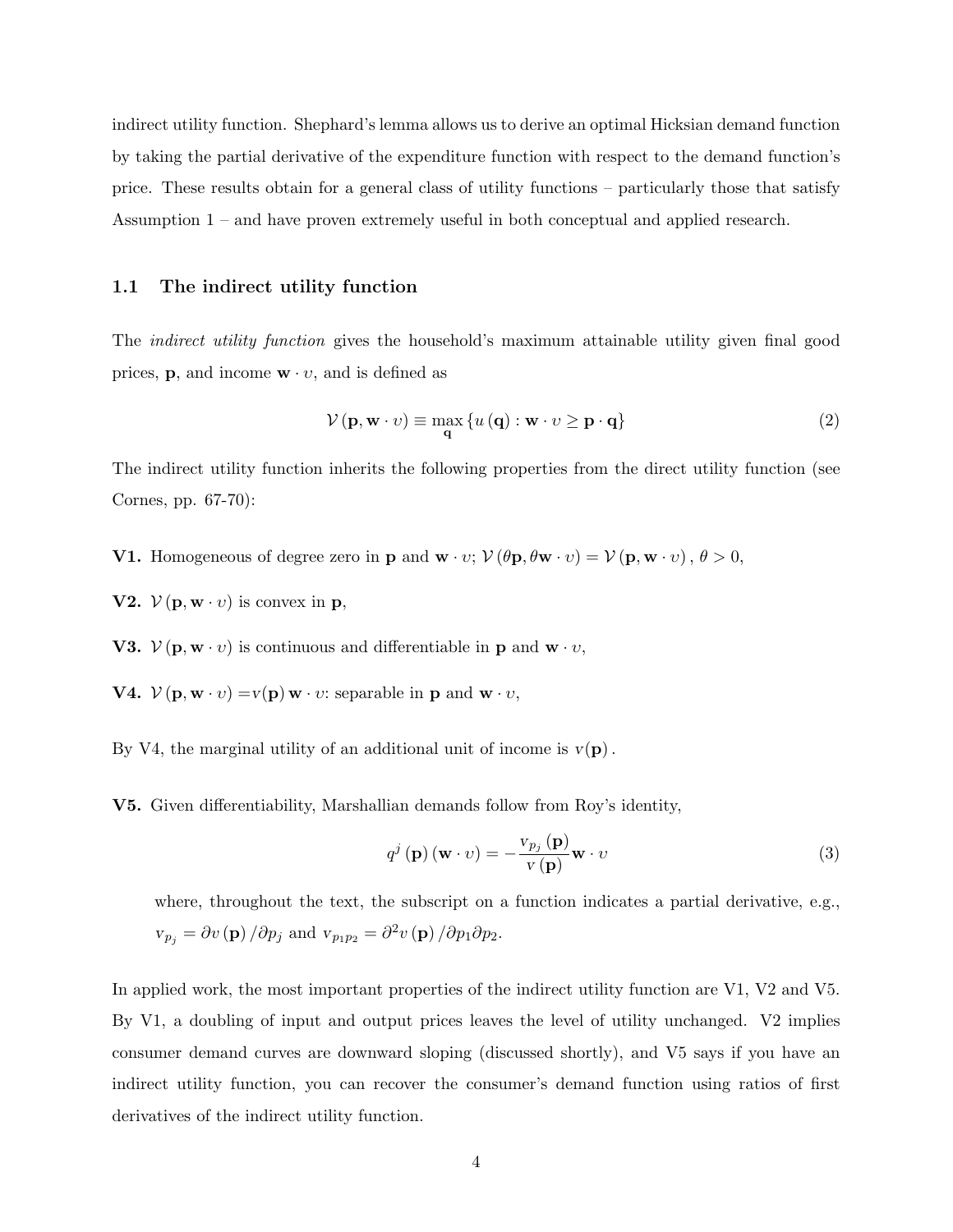To see these properties in action, introduce the Cobb-Douglas utility function (1) into the optimization problem (2). The corresponding Lagrangian is

$$
\mathcal{L}=q_1^{\alpha_1}q_2^{\alpha_2}q_3^{\alpha_3}+\lambda\left[\mathbf{w}\cdot v{-}p_1q_1-p_2q_2-p3q_3\right]
$$

and, assuming an interior solution, first order conditions are:

$$
\frac{\partial \mathcal{L}}{\partial q_i} = \alpha_i q_1^{\alpha_1} q_2^{\alpha_2} q_3^{\alpha_3} q_i^{-1} + \lambda p_i = 0, \quad i = 1, 2, 3
$$
\n
$$
\frac{\partial \mathcal{L}}{\partial \lambda} = \mathbf{w} \cdot v - p_1 q_1 - p_2 q_2 - p_3 q_3 = 0
$$
\n(4)

**Problem 2** Show the solution to  $(4)$  yields the Marshallian demand curves

$$
q_j^*(p_j) \left( \mathbf{w} \cdot v \right) = \frac{\alpha_j \mathbf{w} \cdot v}{p_j}, \quad j = 1, 2, 3 \tag{5}
$$

where  $q_j^*(p_j) = \frac{\alpha_j}{p_j}$ .

- 1. Take the Marshallian demand curves and substitute into the original Cobb-Douglas utility function (1) and simplify. The result is the indirect utility function.
- 2. Apply Roy's identity and verify that the resulting demands are identical to (5).

**Problem 3** Use Mathematica to derive the Marshallian demand functions, and indirect demand function you derived in Problem 1. Using Mathematica, verify Roy's identity works.

With preferences that are linearly homothetic, the indirect utility function is separable in final good prices and household endowments. Since consumers face the same prices and have identical preferences, we can aggregate across households to get an aggregate – "community" – indirect utility function. Assuming there are  $N$  households, the aggregate indirect utility function is given by

$$
V = v(\mathbf{p}) \sum_{\eta=1}^{N} (\mathbf{w} \cdot v^{\eta})
$$

Accordingly, the total Marshallian demand for good  $j$  is

$$
Q_j = q^j \left( \mathbf{p} \right) \sum_{\eta=1}^N \left( \mathbf{w} \cdot v^{\eta} \right), \ \forall \ j \in \{1, 2, 3\} \tag{6}
$$

These functions are the simple aggregation of individual consumer welfare and demands. It also follows from V1 that (6) is homogeneous of degree minus one in prices p and of degree one in income.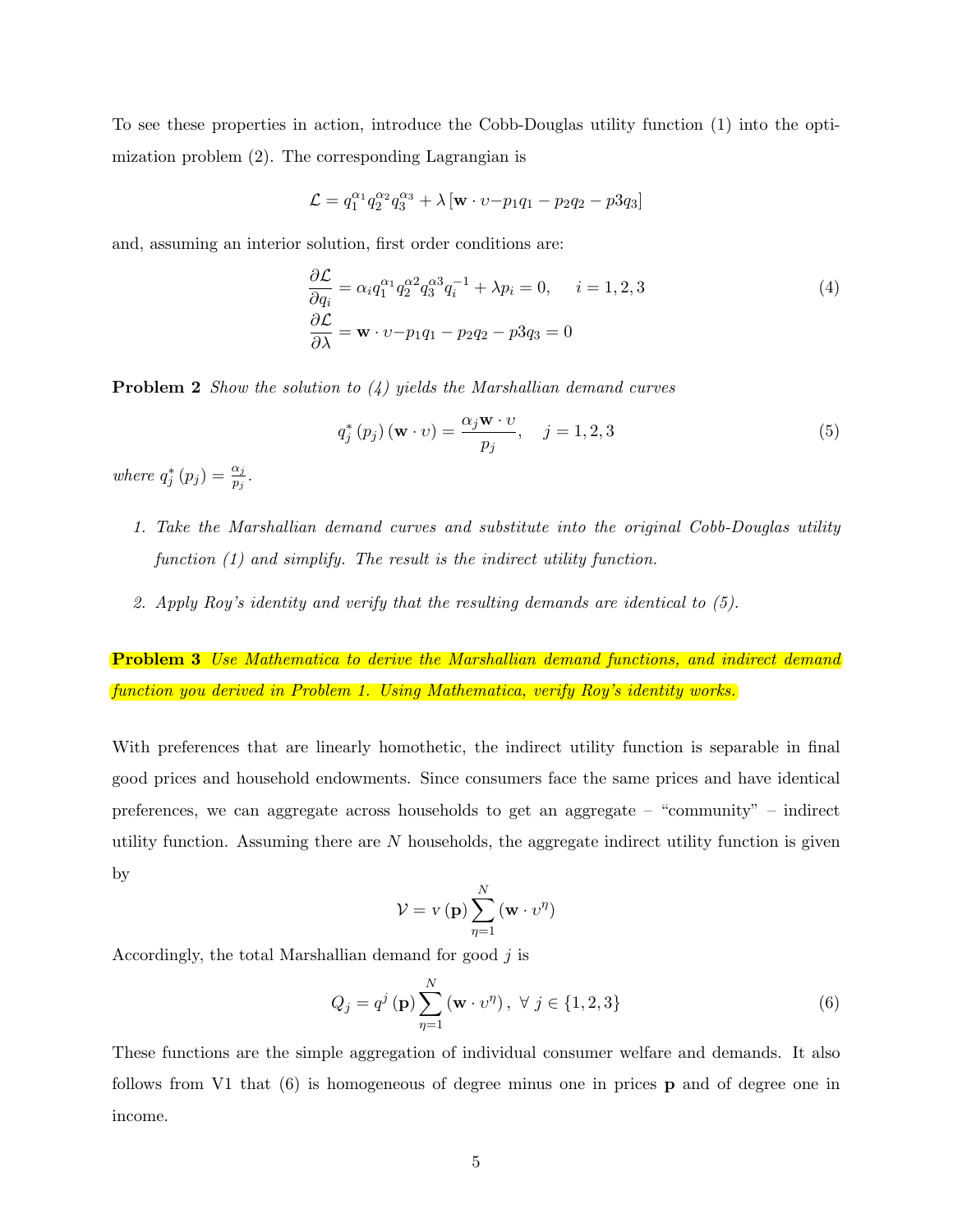#### 1.2 The expenditure function

The expenditure function gives the minimum cost of achieving utility level  $q \in \mathbb{R}$  at given prices p, and is defined as

$$
E(\mathbf{p}, q) \equiv \min_{\mathbf{q}} \{ \mathbf{p} \cdot \mathbf{q} : q \le u(\mathbf{q}) \}
$$
 (7)

The expenditure function inherits from  $u(\cdot)$ , the following properties:

- **E1.**  $E(p, q) > 0$  for any **p** and  $q > 0$ ,
- **E2.**  $E(\mathbf{p}, q)$  is non-decreasing in **p** and q,
- **E3.**  $E(\mathbf{p}, q)$  is concave and continuous in **p**,
- **E4.**  $E(\lambda \mathbf{p}, q) = \lambda E(\mathbf{p}, q), \lambda > 0$ : homogeneous of degree 1 in **p**,
- **E5.**  $E(\mathbf{p}, q) = \mathcal{E}(\mathbf{p}) q$ : separable in **p** and *q*,
- **E6.** Shephard's lemma: If  $E(\mathbf{p}, q)$  is differentiable in **p**, then

$$
q_j = E_{p_j}(\mathbf{p}, q) = \mathcal{E}_{p_j}(\mathbf{p}) q, j = 1, ..., M
$$

E1 says purchasing a strictly positive consumption bundle is costly. E2 says, all else equal, (i) if the price of a consumption good increases, then the cost of achieving the same level of utility increases, or (ii) increasing utility requires an increase in expenditures. By E3, the expenditure function is continuous, with first (partial) derivatives being positive and second partial derivatives being negative. Condition E4 implies demand functions are homogeneous of degree zero in **p**. E5 results from Assumption 1.3 and implies demand functions are separable in  $\bf{p}$  and  $q$  (see Chambers, 1988, chapter 2). Later, we interpret the quantity q to be a composite consumption good, the unit cost of which is  $\mathcal{E}(\mathbf{p})$ .

From the standpoint of the applied work that follows, the most important of the expenditure properties are  $E3$  and  $E6$ . Together, they imply – if differentiable – Shephard's lemma will yield downward sloping Hicksian demand functions.

To see E3 and E6 in action, introduce the Cobb-Douglas utility function (1) into the optimization in (7). The corresponding Lagrangian is

$$
\mathcal{L} = p_1 q_1 + p_2 q_2 + p_3 q_3 + \lambda \left[ q - q_1^{\alpha_1} q_2^{\alpha_2} q_3^{\alpha_3} \right]
$$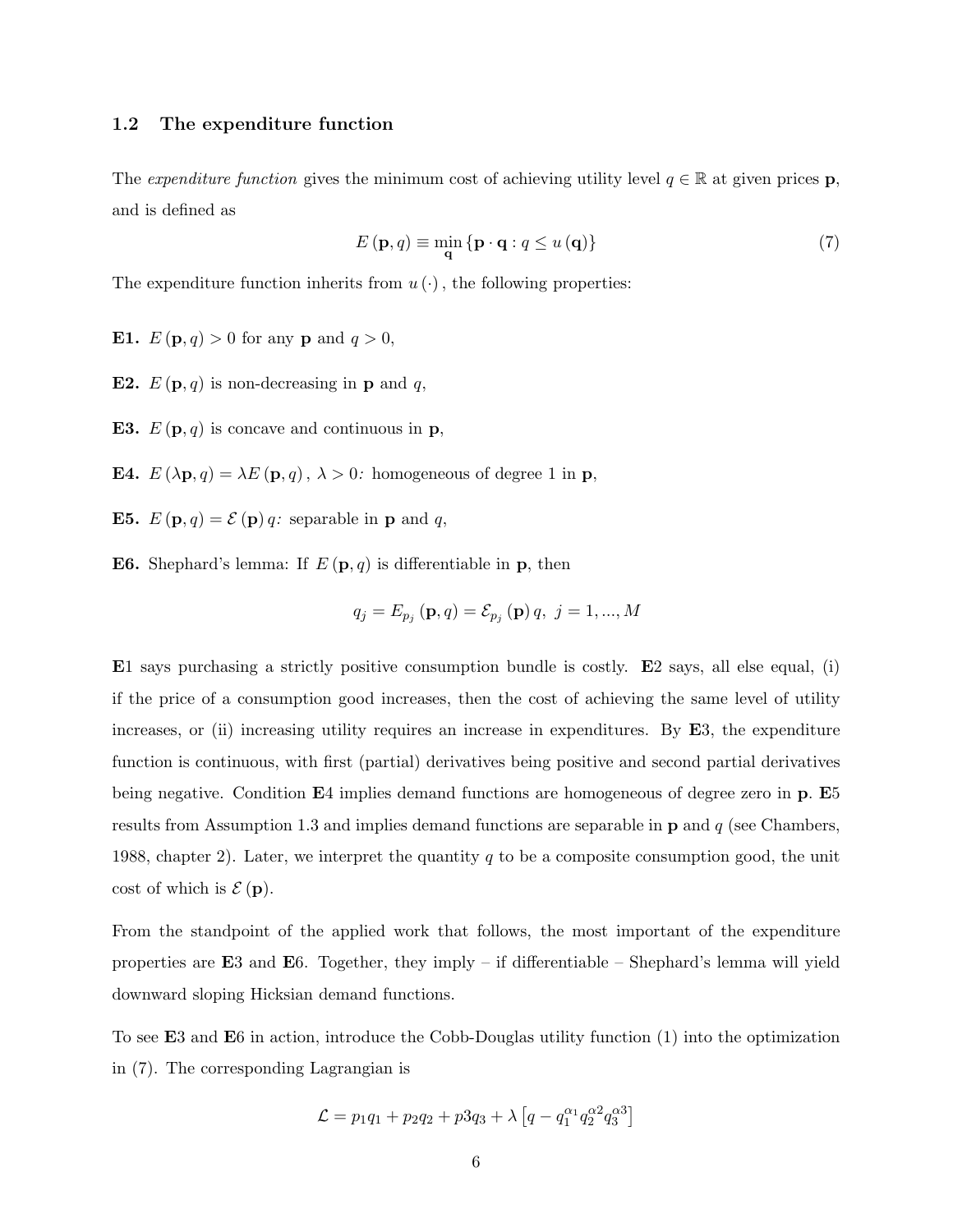Assuming an interior solution, the first order conditions for the optimal choice of q is:

$$
\frac{\partial \mathcal{L}}{\partial q_i} = p_i - \lambda \alpha_i q_1^{\alpha_1} q_2^{\alpha_2} q_3^{\alpha_3} q_i^{-1} = 0, \quad i = 1, 2, 3
$$
\n
$$
\frac{\partial \mathcal{L}}{\partial \lambda} = \mathbf{w} \cdot v - p_1 q_1 - p_2 q_2 - p_3 q_3 = 0
$$
\n(8)

**Problem 4** Show the solution to (8) yields the Hicksian demand curves

$$
\tilde{q}_{j}^{*}\left(\mathbf{p}\right)q = \frac{\alpha_{1}^{-\alpha_{1}}\alpha_{2}^{-\alpha_{2}}\alpha_{3}^{-\alpha_{3}}p_{1}^{\alpha_{1}}p_{2}^{\alpha_{2}}p_{3}^{\alpha_{3}}q}{\alpha_{j}p_{j}}, \quad j = 1, 2, 3
$$
\n(9)

where  $\tilde{q}_j^* (\mathbf{p}) = \frac{\alpha_1^{-\alpha_1} \alpha_2^{-\alpha_2} \alpha_3^{-\alpha_3} p_1^{\alpha_1} p_2^{\alpha_2} p_3^{\alpha_3}}{\alpha_j p_j}.$ 

- 1. Take the Hicksian demand curves and substitute into the expression  $\mathbf{p} \cdot \mathbf{q}$ , and simplify. The result is the expenditure function.
- 2. Apply Shephard's lemma to the expenditure function derived in part 1 of this problem, and verify that the resulting demands are identical to (9).

**Problem 5** Use Mathematica to derive the Hicksian demand functions, and the expenditure function you derived in Problem 4. Using Mathematica, verify Shephard's lemma gives you the Hicksian demands (9).

#### 1.3 Aggregation

With homothetic preferences, the expenditure function is separable in final good prices and the utility index. If households are identical, assuming there are  $N$  households, the aggregate expenditure function is given by

$$
E(\mathbf{p},q) = \mathcal{E}(\mathbf{p}) N q
$$

Accordingly, the total Hicksian demand for good  $j$  is

$$
Q_j = \tilde{q}_j^* \left( \mathbf{p} \right) Nq, \ \forall \ j \in \{1, 2, 3 \}
$$

These functions are the simple aggregation of individual consumer welfare and demands. It also follows from E4 that the aggregate expenditure function is homogeneous of degree one in prices p.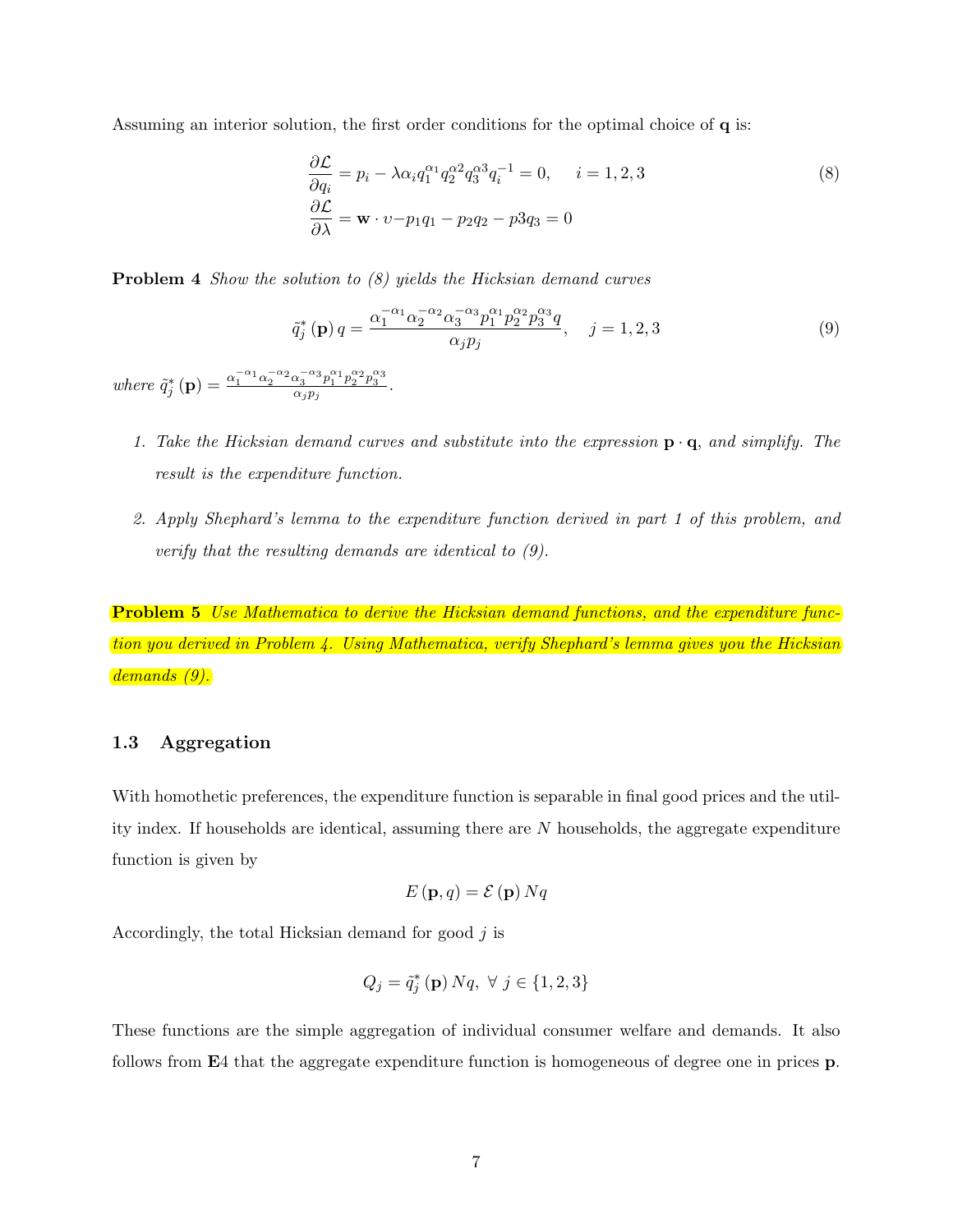## 2 Production technologies

We examine, now, the production side of the economy. Unless stated otherwise, assume each sector  $j$  is composed of a large number of identical, atomistic firms, and each firm faces the same vector of input and output prices. Let  $y_j$  be the output of each firm in sector j and let  $v^j = (\kappa_j, l_j, z_j) \in \mathbb{R}^3_+$ represent the vector of productive factors used by a sector-j firm, where,  $\kappa_j, l_j$  and  $z_j$  are the levels of K, L and Z used by the sector-j firm. Note that the notation  $(\kappa_j, l_j, z_j) \in \mathbb{R}^3_+$  implies a sector might not use all factors to produce output. Represent the technology of a sector- $j$  firm by the production function  $f^j: \mathbb{R}^3_+ \to \mathbb{R}_+$ , defined as  $y_j = f^j(\kappa_j, l_j, z_j)$ , where, for one or more sectors,  $z_j = 0.$ 

Assumption 2.  $f^j(v^j)$  satisfies the following properties:

- 1.  $f^j(\mathbf{0}) = 0$ , and  $f^j(v^j) > 0$  for any  $v^j \gg \mathbf{0}^N$ ,
- 2.  $f^j(v^j)$  is linearly homothetic in  $v^j$ ,
- 3.  $f^j(v^j)$  is non-decreasing and strictly concave in  $v^j$ ,
- 4.  $f^j(v^j)$  is everywhere continuous and everywhere twice differentiable in  $v^j$ .

Here  $\mathbf{0}^N \in \mathbb{R}_+^N$  is a vector of N zeros and the notation  $v^j \gg \mathbf{0}$  means at least one element of  $v^j$  is strictly positive. Assumption 2.1 ensures it is not possible to produce a positive level of output with no input, and ensures there are no fixed costs. Assumption 2.2 says individual firm technologies satisfy constant returns to scale (CRS). An important implication of Assumption 2.2 is, when all firms face the same output and input prices, sectoral production levels and input demands are simple linear aggregations of individual firm choices. Another implication is the corresponding cost function is separable in input prices and output levels. Assumption 2.3 ensures the production technology is well-behaved and yields the familiar convex isoquants: it imposes diminishing marginal returns on individual input use. Assumptions 2.1 and 2.3 also ensures the existence of a cost and aggregate value-added (GDP) function defined later. Finally, Assumption 2.4 allows the use of differential calculus to derive corresponding cost and GDP functions.

Problem 6 Show that the Cobb-Douglas production function

$$
y = \Psi K^{\alpha_1} L^{\alpha_2} Z^{\alpha_3}, \text{ where } \alpha_1 + \alpha_2 + \alpha_3 = 1 \tag{10}
$$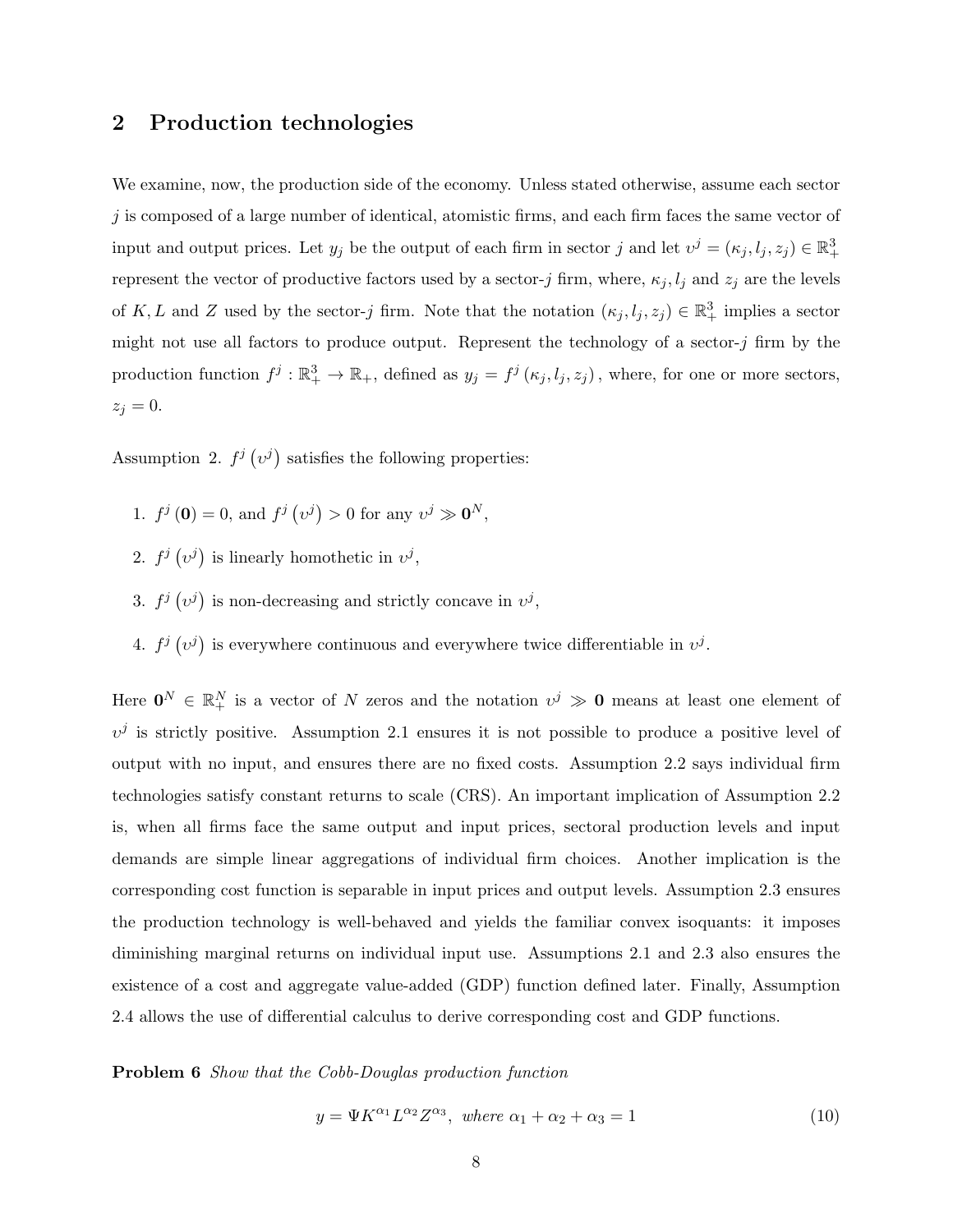satisfies Assumptions2.2 and 2.2. Does it satisfy Assumption2.1. Is it twice differentiable? Here, the scalar  $\Psi \in \mathbb{R}_{++}$  is a productivity parameter.

As with the utility function, the production function is also used to create two "dual" functions: the cost function and the value-added function. The cost function is the producer analog to the consumer's expenditure function. It is derived by choosing input levels to minimize the cost of producing a given level of output, yielding cost minimizing factor (input) demand functions. By substituting these optimal factor demands back into the original objective function we get the producer's cost function. The value-added function is the maximum net income a producer can earn, given one or more of her productive factors is fixed. To derive a value-added function, we solve a standard "profit maximization" problem to get optimal, constrained input demand functions that each depend on the output price, factor variable prices, and the fixed factor(s). Substituting the resulting constrained input demands into the original objective function yields the value-added function.

#### 2.1 The cost function

In this section and the next, we suppress all sector-related indices, i.e., the "j" subscripts and superscripts. The *cost function* gives the minimum cost of producing an arbitrary level of output,  $y$ , when factor prices are equal to  $\mathbf{w}$ , and is defined as:

$$
c(r, w, \tau, y) \equiv \min_{\kappa, l, z} \{ r\kappa + w\ell + \tau z : y \le f(\kappa, l, z) \}
$$
\n(11)

As noted above, the cost function is the firm's analog of the household's expenditure function. In what follows, let  $\tilde{v} = (\kappa, l, z)$  be an arbitrary input vector. The cost function from Assumption 2, the following properties:

- **C1.**  $c(\mathbf{w}, y) > 0$  for any **w** and  $y_j > 0$ ,
- **C2.**  $c(\mathbf{w}, y)$  is non-decreasing in **w** and *y*,
- **C3.**  $c(\mathbf{w}, y)$  is concave and continuous in  $\mathbf{w}$ ,
- **C4.**  $c(\theta \mathbf{w}, y) = \theta c(\mathbf{w}, y)$ : homogeneous of degree one in **w**,
- **C5.**  $c(\mathbf{w}, y) = C(\mathbf{w})y$ : separable in **w** and *y*,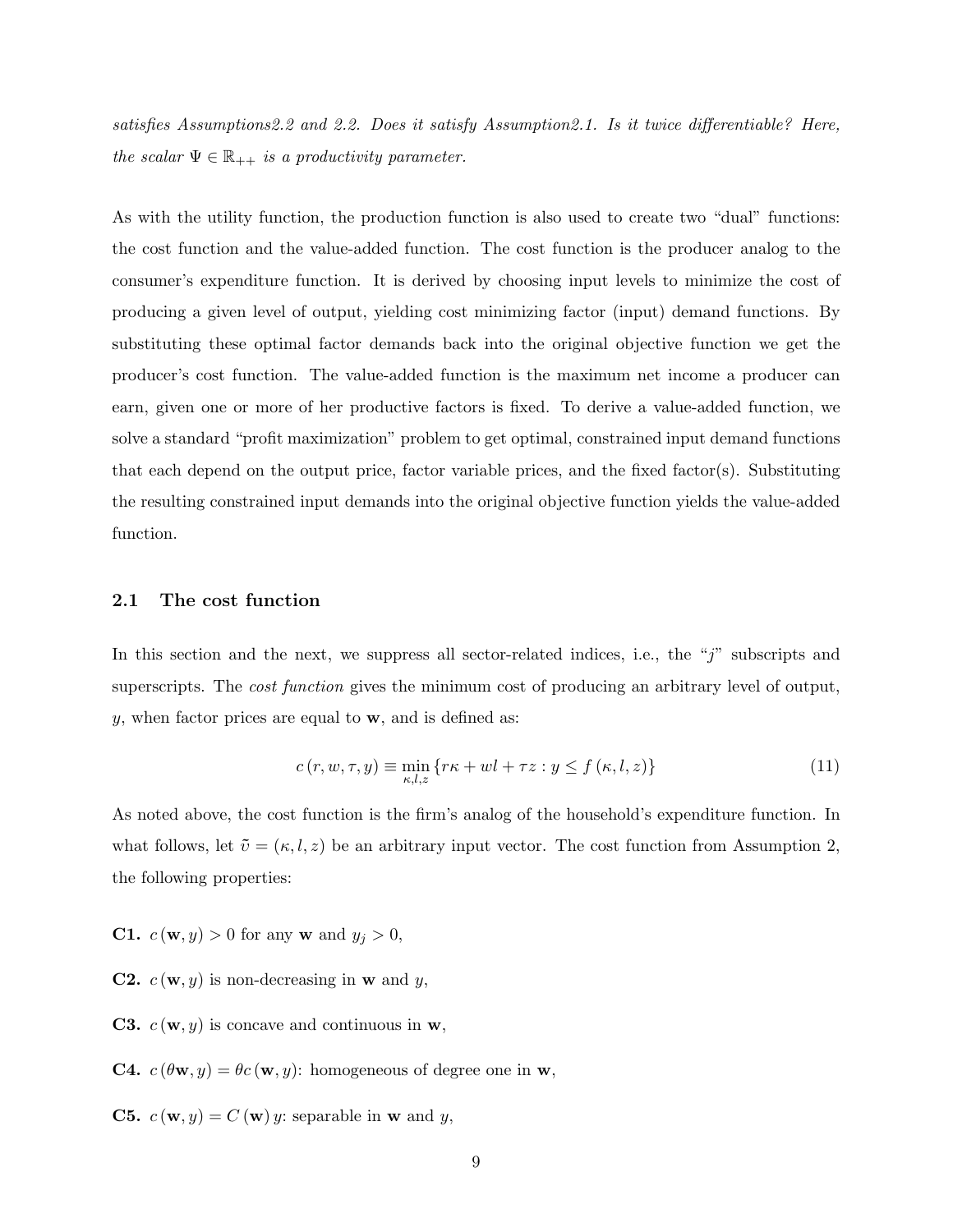where  $C(\mathbf{w})$  is the unit cost of producing a unit of output. Finally, letting we have

**C6.** Shephard's lemma: If  $c(\mathbf{w}, y)$  is differentiable in **w**, then

$$
\kappa^*(\mathbf{w}, y) = C_r(\mathbf{w})y
$$
,  $l^*(\mathbf{w}, y) = C_r(\mathbf{w})y$  and  $z^*(\mathbf{w}, y) = C_r(\mathbf{w})y$ 

where  $C_i(\cdot)$  y is the derived unit demand for input *i*.

C1 says producing a strictly positive level of output is costly. C2 says, all else equal, if the price of an input increases, production cost increases; or increasing output increases production costs. By C3, the cost function is continuous and yields conditional input demand functions that are decreasing in own prices. By condition C4, if all input prices are increased by a factor  $\theta$ , production costs increase by a factor of  $\theta$ . Although not necessarily obvious at first glance, condition  $C_4$  implies input demand functions are homogeneous of degree zero in w. C5 results from Assumption 2.2 and implies constant marginal and average costs. Furthermore, given C5, the output supply and input demand functions are both separable in **w** and  $y_j$  (see Chambers, 1988, chapter 2).

More than likely, in your intermediate microeconomics class you solved a constrained optimization problem where the production function was Cobb-Douglas. To solve this problem you would introduce (a two input version of) the Cobb-Douglas production function (10) into the optimization problem (11). The corresponding Lagrangian is

$$
\mathcal{L} = r\kappa + w\mathbf{i} + \tau z + \lambda \left[ y_j - \Psi \kappa^{\alpha_1} \mathbf{i}^{\alpha_2} z^{\alpha_3} \right]
$$

and, assuming an interior solution, the first order conditions are:

$$
\frac{\partial \mathcal{L}}{\partial K_j} = r - \lambda \alpha_1 \Psi \kappa^{\alpha_1} l^{\alpha_2} z^{\alpha_3} \kappa_j^{-1} = 0
$$
\n
$$
\frac{\partial \mathcal{L}}{\partial L_j} = w - \lambda \alpha_2 \Psi \kappa^{\alpha_1} l^{\alpha_2} z^{\alpha_3} l_j^{-1} = 0
$$
\n
$$
\frac{\partial \mathcal{L}}{\partial Z_j} = \tau - \lambda \alpha_3 \Psi \kappa^{\alpha_1} l^{\alpha_2} z^{\alpha_3} z_j^{-1} = 0
$$
\n
$$
\frac{\partial \mathcal{L}}{\partial \lambda} = y_j - \Psi \kappa^{\alpha_1} l^{\alpha_2} z^{\alpha_3} = 0
$$
\n(12)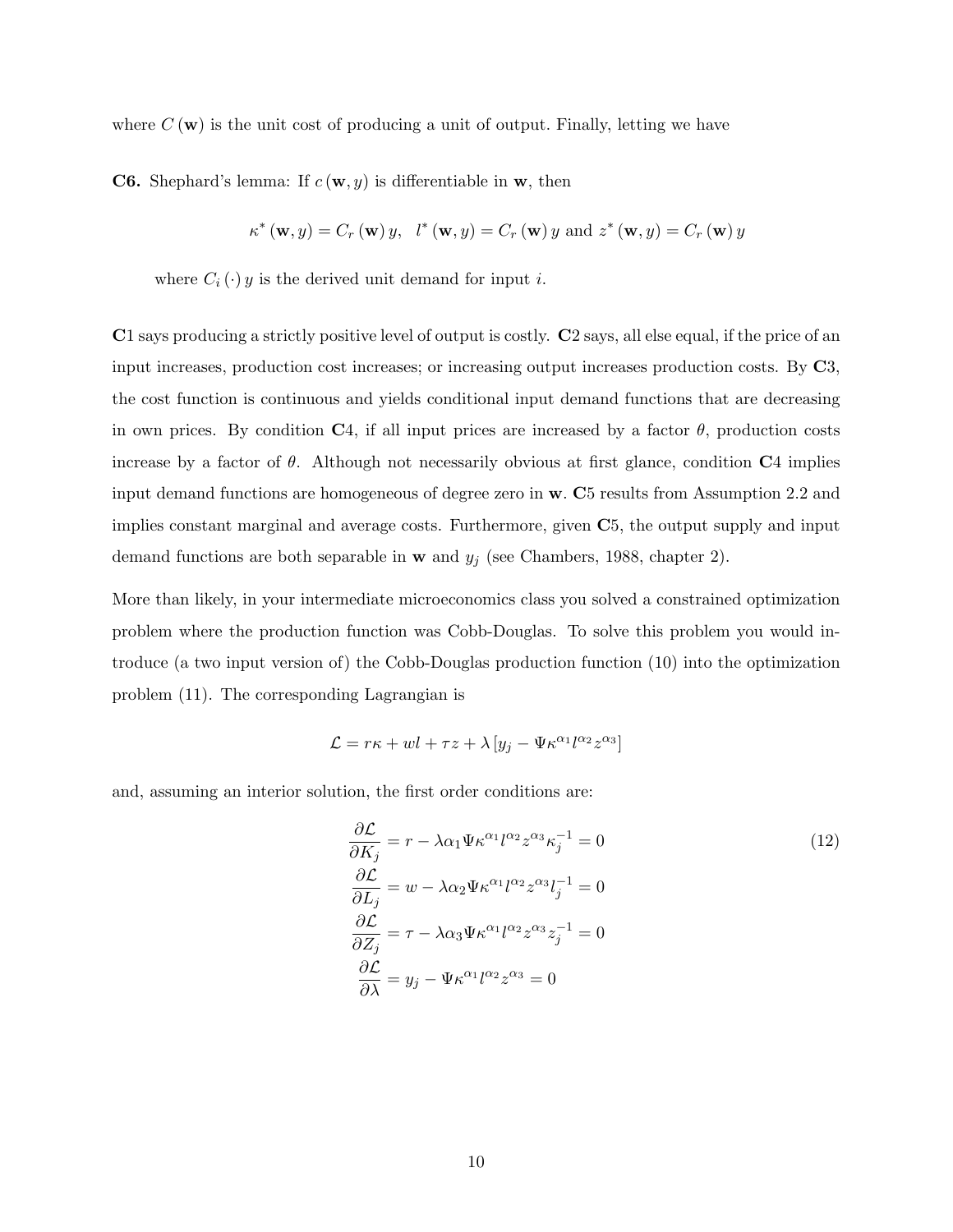**Problem 7** Show the solution to (12) yields the factor demand curves

$$
\kappa^*(r, w, \tau) y = \left(\frac{r}{\alpha_1}\right)^{\alpha_1 - 1} \left(\frac{w}{\alpha_2}\right)^{\alpha_2} \left(\frac{\tau}{\alpha_3}\right)^{\alpha_3} \frac{y}{\Psi}
$$
  
\n
$$
l^*(r, w, \tau) y = \left(\frac{r}{\alpha_1}\right)^{\alpha_1} \left(\frac{w}{\alpha_2}\right)^{\alpha_2 - 1} \left(\frac{\tau}{\alpha_3}\right)^{\alpha_3} \frac{y}{\Psi}
$$
  
\n
$$
z^*(r, w, \tau) y = \left(\frac{r}{\alpha_1}\right)^{\alpha_1} \left(\frac{w}{\alpha_2}\right)^{\alpha_2} \left(\frac{\tau}{\alpha_3}\right)^{\alpha_3 - 1} \frac{y}{\Psi}
$$
 (13)

- 1. Take the factor demand curves in (13) and substitute into the production cost expression,  $r\kappa + w\ell + \tau z$ , and simplify. The result is the (three input version of the) producer's cost function.
- 2. Apply Shephard's lemma to the cost function you derived in part 1 of this problem, and verify that the resulting demands are identical to those in (13).

**Problem 8** Use Mathematica to derive the factor demand functions, and the cost function you derived in Problem 7. Using Mathematica, verify Shephard's lemma works.

#### 2.2 The value-added function

The value added function gives the maximum rent (profit) a firm can earn on its fixed factors. For example, a rural household could be endowed with land and household labor, and not be able to rent land from another farmer (e.g., a village leader makes land assignments to household members) and unable to afford hiring non-family labor. In our three input case, assume land is a fixed factor, but labor and capital are variable inputs. Ingnoring sector sub- and superscripts, the value added function is defined as:

$$
\Pi(p, w, r, z) \equiv \max_{y, \kappa, l} \{ py - r\kappa - w_l : y \le f(\kappa, l, z) \}
$$
\n(14)

Given Assumption 2, the sectoral value-added function properties include:

- $Π1. Π(p, w, r, z) ≥ 0$  for all  $p, r, w$  and  $z$ ,
- Π2. Π ( $p$ , **w**, **z**) is nondecreasing in p and nonincreasing in r and w,
- Π3.  $\lambda\Pi(p, w, r, z) = \Pi(\lambda p, \lambda w, \lambda r, z), \lambda > 0$ : linearly homogeneous in  $p_j, w$  and  $r$ ,
- Π4.  $\lambda \Pi(p, w, r, z) = \Pi(p, w, r, \lambda z), \lambda > 0$ : linearly homogeneous in z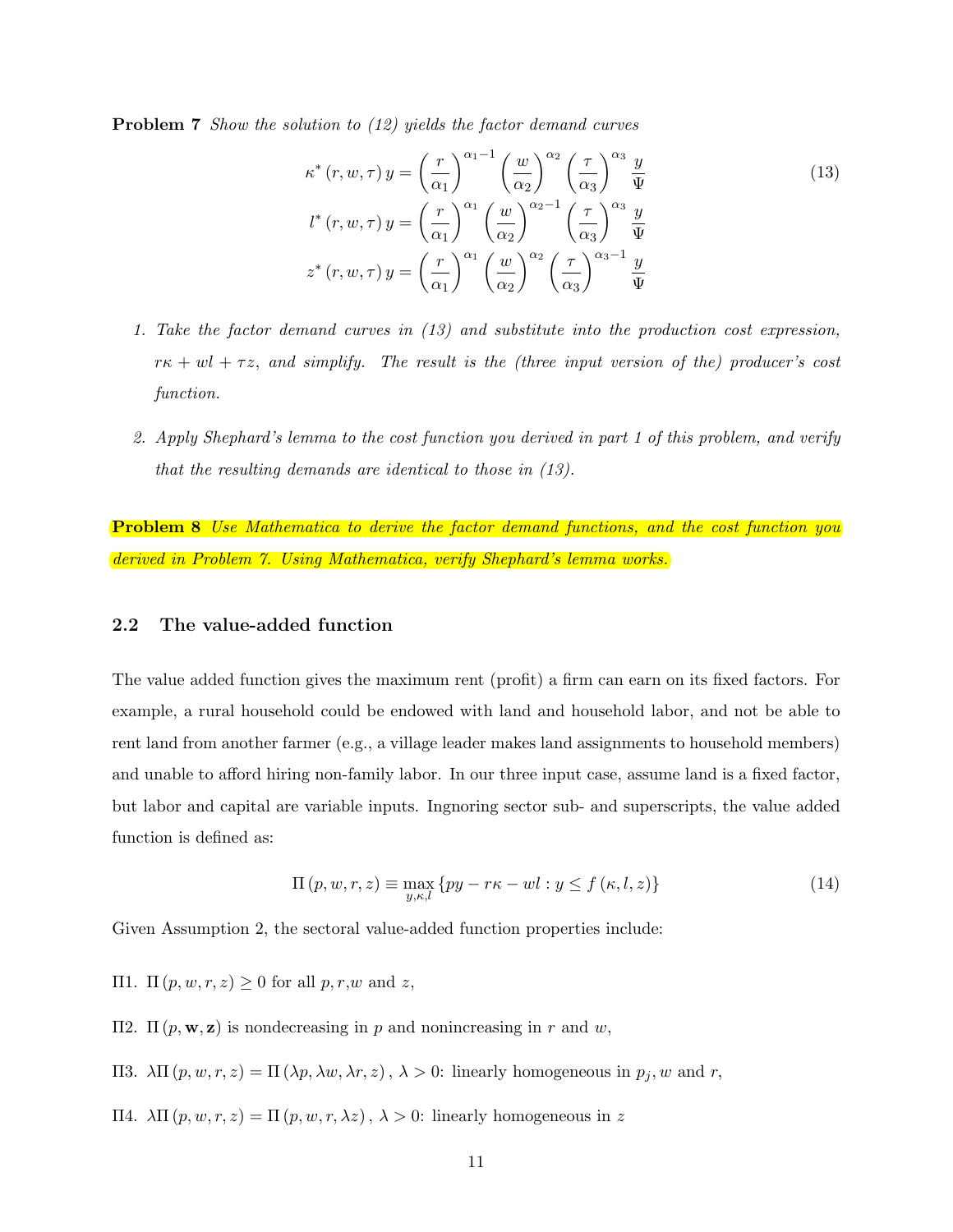- Π5. Π  $(p, w, r, z) = π (p, w, r) z$ : separable in fixed endowments,
- Π6. Hotelling's lemma. If Π (·) is everywhere differentiable in p, w, r and z, then firm y and sectoral factor demands are, respectively,

$$
y = \Pi_p(p, w, r, z)
$$

$$
\kappa = -\Pi_r(p, w, r, z)
$$

$$
l = -\Pi_w(p, w, r, z)
$$

The factor rental rate (or shadow price) of the fixed factor is given by

$$
\tau = \Pi_z(p, w, r, z) = \pi(p, w, r)
$$

In the example, here, where the household has a single fixed,  $\pi(p, w, r)$  is the minimum rental rate the household member would take to rent out his or her land to someone else.

Π1 says the optimal rent is non-negative: the household can always choose to not produce anything. By Π2, all else equal, if the output price increases, land rent increases, but if an input price increases, land rent falls. By Π3, increasing the output price and input prices by a (strictly positive) factor increases rent by that factor (i.e., double input and output prices, and rent doubles). By condition Π4, doubling the fixed factor endowment doubles the total rent to that factor. Property Π6 tells us that the first derivative of the value added function with respect to output and factor prices lets us recover the household's output supply and factor demand curves. Also, the partial derivative of  $\Pi(\cdot)$  with respect to z yields the inverse (shadow) demand for the fixed factor.

Let  $f(\kappa, l, z) = \Psi \kappa^{\alpha_1} l^{\alpha_2} z^{\alpha_3}$ . Then the constrained optimization problem associated with (14) yields the following Lagrangian:

$$
\mathcal{L} = p\Psi \kappa^{\alpha_1} l^{\alpha_2} z^{\alpha_3} - r\kappa - w l
$$

Assuming an interior solution, the first order conditions are:

$$
\frac{\partial \mathcal{L}}{\partial \kappa} = p\alpha_1 \Psi \kappa^{\alpha_1} l^{\alpha_2} z^{\alpha_3} \kappa^{-1} - r = 0
$$
\n
$$
\frac{\partial \mathcal{L}}{\partial l} = p\alpha_2 \Psi \kappa^{\alpha_1} l^{\alpha_2} z^{\alpha_3} l^{-1} - r = 0
$$
\n(15)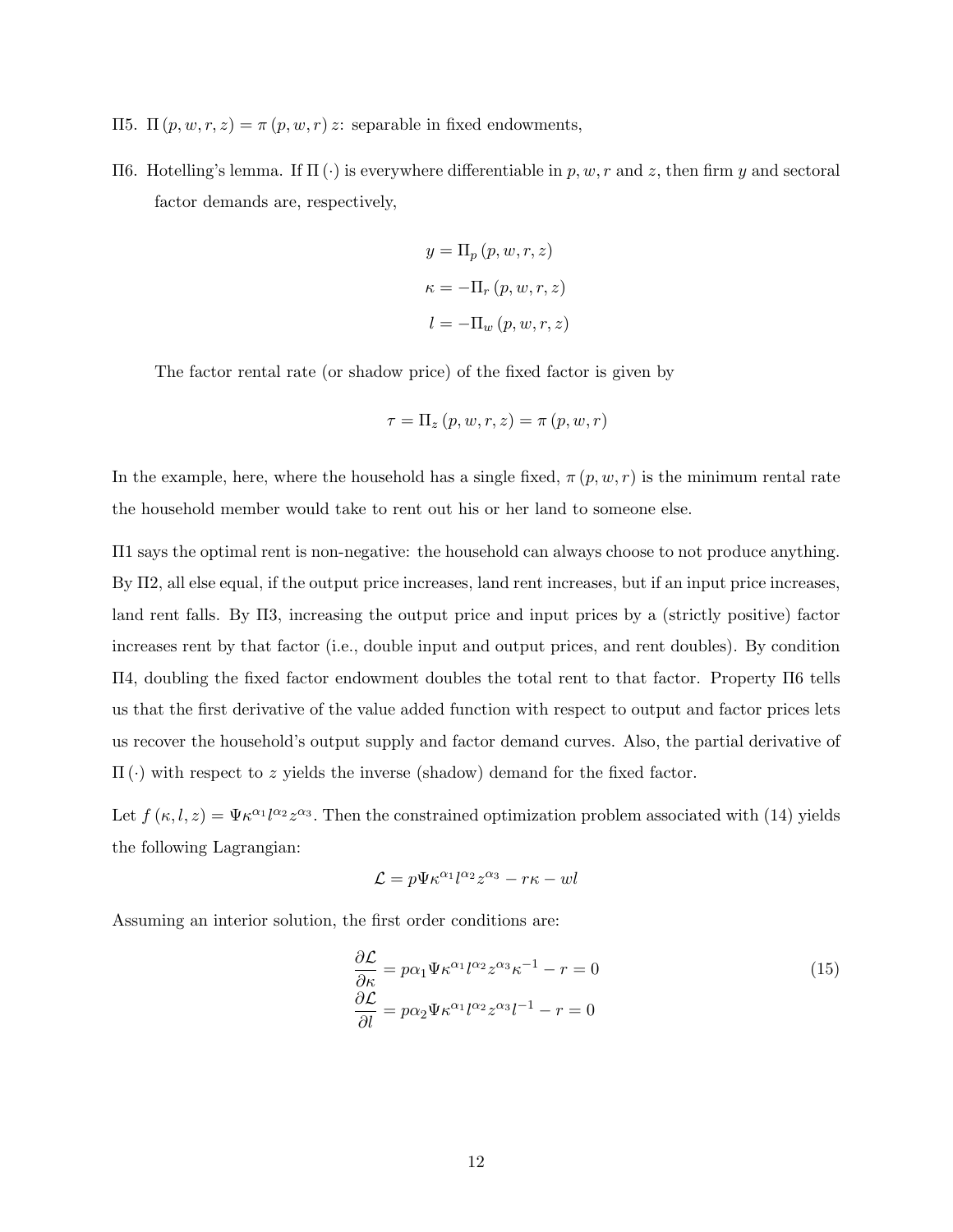**Problem 9** Show the solution to (15) yields the factor demand curves

$$
\kappa^*(p, r, w) z = \left(\frac{r}{\alpha_1}\right)^{\alpha_1 - 1} \left(\frac{w}{\alpha_2}\right)^{\alpha_2} (p\Psi)^{\alpha_3} z
$$
\n
$$
l^*(p, r, w) z = \left(\frac{r}{\alpha_1}\right)^{\alpha_1} \left(\frac{w}{\alpha_2}\right)^{\alpha_2 - 1} (p\Psi)^{\alpha_3} z
$$
\n(16)

- 1. Take the factor demand curves in (13) and substitute into the net revenue expression,  $p\Psi \kappa^{\alpha_1}l^{\alpha_2}z^{\alpha_3}$  $r\kappa - w l$ , and simplify. The result is the producer's value added function.
- 2. Apply Hotelling's lemma to the value added function you derived in part 1 of this problem, and verify that the resulting demands are identical to those in (16).
- 3. Use Hotelling's lemma and derive the supply function associated with the value added function you derived in part 1 of this problem.

**Problem 10** Use Mathematica to derive the factor demand functions, output supply, and valueadded function you derived in Problem 9. Using Mathematica, verify Hotelling's lemma works.

#### 2.3 Aggregation

Later, it will be convenient to aggregate the factor demands and output supplies of individual producers to derive sectoral factor demands and supplies. We first take up aggregating firm level cost and value added functions, and then introduce the concept of a aggregate gross domestic product function.

#### 2.3.1 The aggregate cost function and value added function

Since all firms in a sector employ the same technology and face the same output and input prices, characterizing the aggregate technology for the sector is straightforward. For this section, denote the number of firms sector-j by  $I_j$ . While the total number of firms in a sector is indeterminate, their identical nature implies if each firm produces a share,  $\Upsilon_j^o$ , of total sectoral output,  $Y_j$ , then the representative firm from that sector also employs the same  $\Upsilon_j^o$  share of factor inputs. If  $y_j^i = y_j$ represents the output produced by a sector-j firm, it follows that  $y_j = \Upsilon_j^o Y_j$  and

$$
(\kappa_j, l_j, z_j) = (\Upsilon^o K_j, \Upsilon^o_j L_j, \Upsilon^o_j Z_j)
$$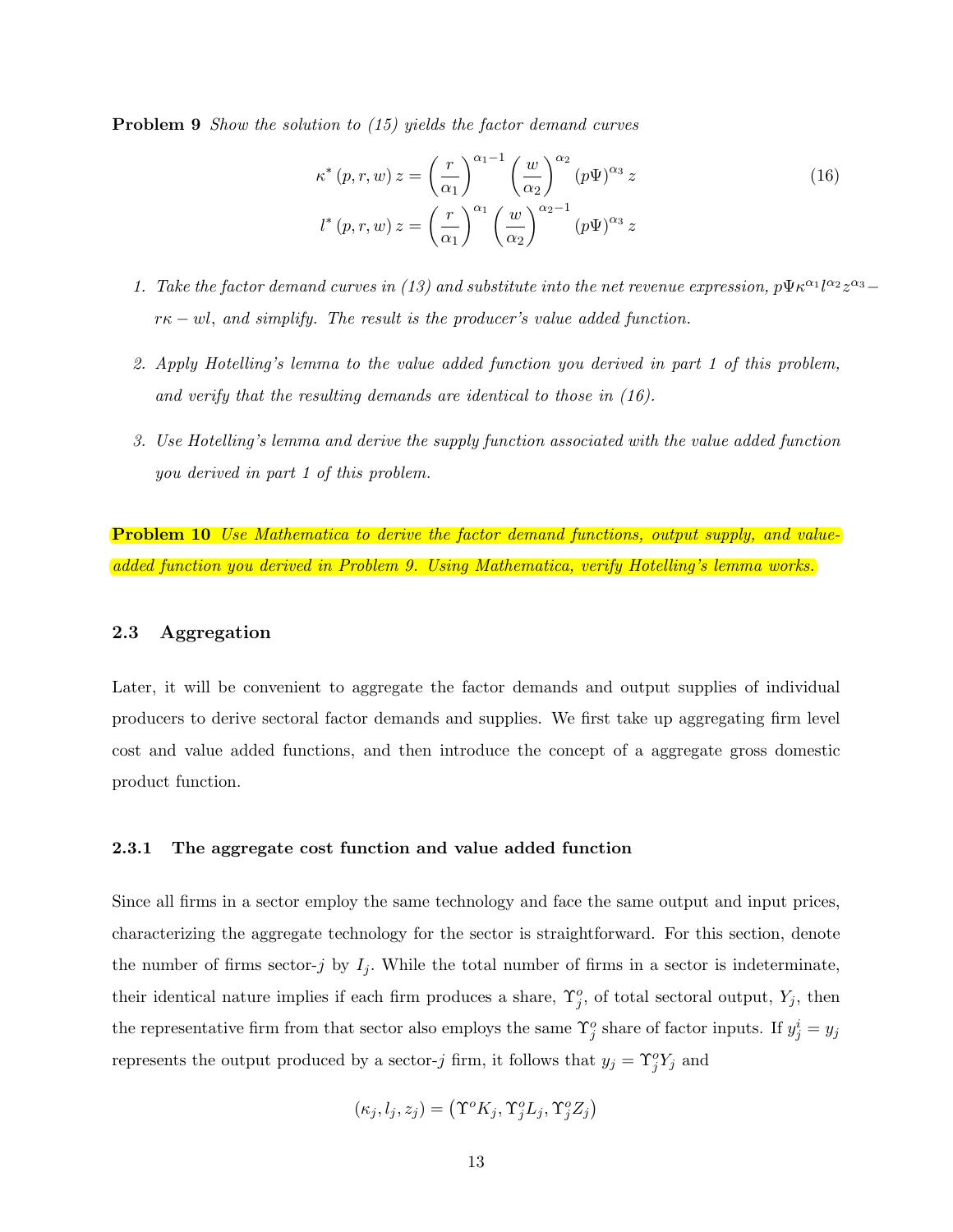for each firm. Here,  $(\kappa_j, l_j, z_j)$  is the vector of inputs used by the representative sector-j firm.<sup>2</sup> Hence,

$$
y_j = f^j\left(\Upsilon_j^o K_j, \Upsilon_j^o L_j, \Upsilon_j^o Z_j\right)
$$

In such a case, the sector level production function is a linear expansion of individual firm production functions. That is, with any constant returns to scale technology

$$
Y_j = I_j f^j \left( \Upsilon_j^o K_j, \Upsilon_j^o L_j, \Upsilon_j^o Z_j \right) = f^j \left( I_j \Upsilon_j^o K_j, I_j \Upsilon_j^o L_j, I_j \Upsilon_j^o Z_j \right)
$$

which implies the sector level production function is

$$
Y_j = f^j(K_j, L_j, Z_j)
$$

To distinguish between firm level and aggregate sectoral production however, it is convenient to represent the aggregate technology for sector j by the production function  $\mathcal{F}^j: \mathbb{R}_+^N \to \mathbb{R}_+$ , defined as

$$
Y_j = \mathcal{F}^j\left(K_j, L_j, Z_j\right) \tag{17}
$$

Then, the corresponding sectoral cost function, denoted  $TC_j$ , is given by

$$
TC_j = C^j(\mathbf{w})Y_j
$$
 (18)

where

$$
C^{j}(\mathbf{w}) Y_{j} \equiv \min_{K_{j},L_{j},Z_{j}} \left\{ rK_{j} + wL_{j} + \tau Z_{j} : Y_{j} \leq \mathcal{F}^{j} (K_{j},L_{j},Z_{j}) \right\}
$$

Consider now, the case where a sector has a factor only it employs: for example, land might be viewed as factor having value only in producing agricultural products. Farmers can rent land in and out among themselves at some market determined land rental rate, but they do not rent land to producers in other sectors of the economy. If each farmer's production function satisfies Assumption 2, there exists a corresponding sectoral agricultural production and cost function (17) and (18). However, in the case of the sectoral production function, the sector specific factor is pre-determined or fixed, and the sectoral level production function exhibits decreasing returns to scale in all the other factors employed in other sectors of the economy. This property gives rise to a sector level value-added function.

<sup>&</sup>lt;sup>2</sup>Note, given  $\Upsilon_j^o$  is the share of output produced by the representative firm in sector-j, with  $I_j$  firms,  $\sum_{i=1}^{I_j} \Upsilon_j^o =$  $I_j \Upsilon_j^o = 1.$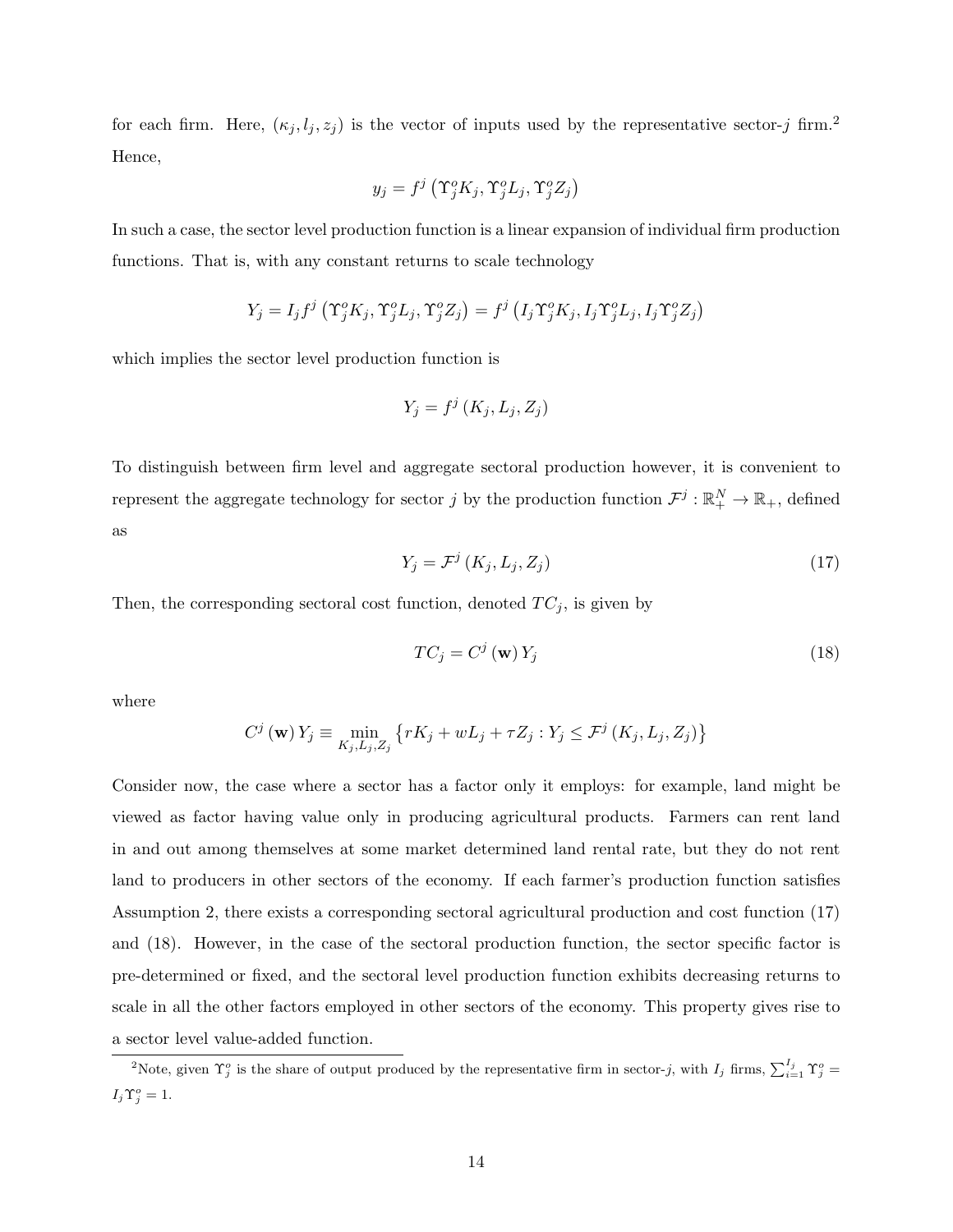In the three factor example, again let z be the fixed factor, and let  $Z_j = I_j z$ . With the fixed factor  $Z_j$ , the  $j<sup>th</sup>$  sector value-added function is defined as:

$$
\Pi^{j} (p_{j}, r, w, Z_{j}) \equiv \max_{Y_{j}, K_{j}, L_{j}} \{ p_{j} Y_{j} - rK_{j} - wL_{j} : Y_{j} \leq \mathcal{F}^{j} (K_{j}, L_{j}, Z_{j}) \}
$$
(19)

where  $\mathbf{0}^{N-\zeta_j} \in \mathbb{R}_+^{N-\zeta_j}$  is a vector of zeros. Given Assumption 2, the sectoral value-added function properties include:

- $\Pi$ 1. Π<sup>*j*</sup> (*p*<sub>j</sub>, *r*, *w*, *Z*<sub>j</sub>) ≥ 0 for all *p*<sub>j</sub>, *r*, *w*, and *Z*<sub>j</sub>,
- $\Pi$ 2.  $\Pi^j(p_j, r, w, Z_j)$  is nondecreasing in  $p_j$  and nonincreasing in  $(r, w)$ ,
- Π3.  $\lambda \Pi^{j} (p_j, r, w, Z_j) = \Pi^{j} (\lambda p_j, \lambda r, \lambda w, Z_j)$ ,  $\lambda > 0$ : linearly homogeneous in  $p_j$  and  $(r, w)$ ,
- Π4.  $\lambda \Pi^{j} (p_j, r, w, Z_j) = \Pi^{j} (p_j, r, w, \lambda Z_j)$ ,  $\lambda > 0$ : linearly homogeneous in  $Z_j$
- Π5. Π<sup>j</sup> ( $p_j$ , r, w, Z<sub>j</sub>) =  $\pi^j$  ( $p_j$ , r, w) Z<sub>j</sub>: separable in fixed endowments,
- Π6. Hotelling's lemma. If  $\Pi^j(·)$  is everywhere differentiable in p, r, w and  $Z_j$ , then sectoral supply and sectoral factor demand are, respectively,

$$
Y_j = \Pi_{p_j}^j (p_j, r, w, Z_j)
$$
  
\n
$$
K_j = -\Pi_r^j (p_j, r, w, Z_j)
$$
  
\n
$$
L_j = -\Pi_w^j (p_j, r, w, Z_j)
$$

The factor rental rate (or shadow price) of the sector specific factors is given by

$$
\tau_j=\Pi_{Z_j}^j\left(p_j,r,w,Z_j\right)=\pi^j\left(p_j,r,w\right)
$$

For the case of a single sector specific factor that is rented in or out among producers,  $\pi^{j}$   $(p_j, \mathbf{w})$  is the rental rate that clears the fixed factor (e.g., agricultural land) rental market.

#### 2.3.2 The aggregate gross national product function

The economy-wide gross national product (GNP) function is obtained by maximizing aggregate sectoral income subject to the technology (17) and the endowment constraints. The economy-wide GNP function is defined as:

$$
G(\mathbf{p}, K, L, Z) \equiv \max_{K_j, L_j, Z_j} \left\{ \sum_{j=1}^3 p_j \mathcal{F}^j \left( K_j, L_j, Z_j \right) : K \ge \sum_{j=1}^3 K_j, L \ge \sum_{j=1}^3 L_j, Z \ge \sum_{j=1}^3 Z_j, \right\}
$$
(20)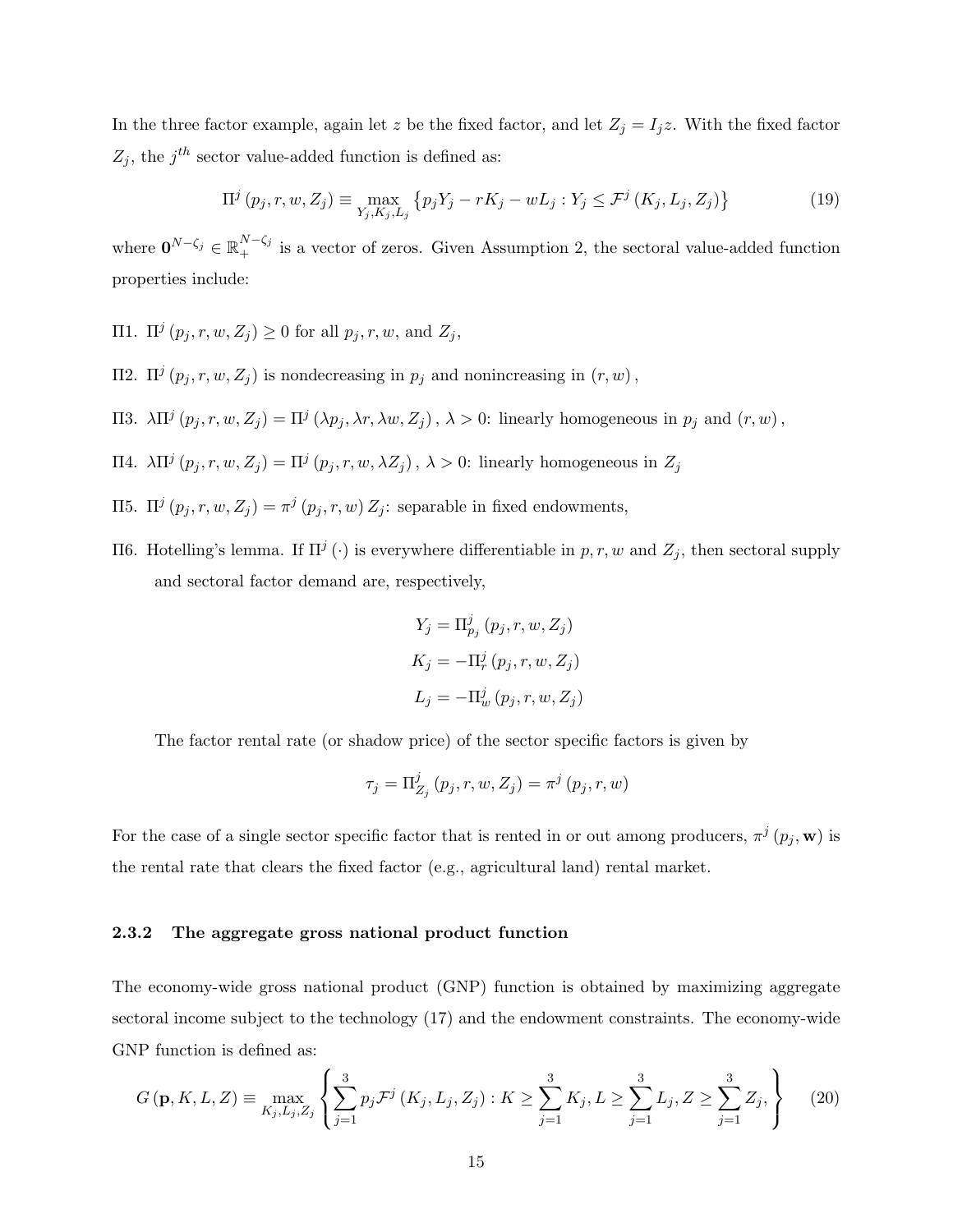Woodland (1982, pp. 123) shows the function  $G(\cdot)$  satisfies the following properties:<sup>3</sup>

**G1.**  $G(\mathbf{p}, K, L, Z) \geq 0$  for all **p** and  $(K, L, Z) \gg 0$ ,

**G2.**  $G(\lambda \mathbf{p}, K, L, Z) = \lambda G(\mathbf{p}, K, L, Z), \lambda > 0$ : linearly homogeneous in **p**,

**G3.**  $G(\mathbf{p}, \lambda K, \lambda L, \lambda Z) = \lambda G(\mathbf{p}, K, L, Z), \lambda > 0$ : linearly homogeneous in  $(K, L, Z)$ ,

**G4.**  $G(\mathbf{p}, K, L, Z)$  is continuous, non-decreasing, and convex in **p**,

**G5.**  $G(\mathbf{p}, K, L, Z)$  is continuous, non-decreasing, and concave in  $(K, L, Z)$ ,

**G6.** Hotelling's lemma. If  $G(\cdot)$  is everywhere differentiable in **p** and  $(K, L, Z)$ , then

$$
Y_j = G_{p_j}(\mathbf{p}, K, L, Z)
$$

and

$$
r = G_K(\mathbf{p}, K, L, Z), w = G_L(\mathbf{p}, K, L, Z)
$$
 and  $\tau = G_Z(\mathbf{p}, K, L, Z)$ 

The major implication of conditions  $G1 - G6$  is that the partial derivatives of  $G(\cdot)$  yield aggregate sectoral supply functions,  $G_{p_j}(\mathbf{p}, K, L, Z)$ , that are non-decreasing in own-prices, homogeneous of degree zero in prices  $\bf{p}$ , and homogeneous of degree one in factor endowments  $K, L$  and  $Z$ . Also, the inverse factor demand functions, e.g.,  $G_K(\mathbf{p}, K, L, Z)$  are downward sloping in own factor levels, homogeneous of degree one in prices and homogeneous of degree zero in endowments. The Hessian matrix of  $G(p, K, L, Z)$  is positive semi-definite.<sup>4</sup>

## 3 Appendix

#### 3.1 The Primal-Dual Problem (Envelope Theorem)

Define the indirect function

$$
\phi(\alpha) \equiv f(x^*(\alpha), \alpha) = \max_{x} \{f(x, \alpha)\}\
$$

 ${}^{3}G(.)$  is analogous to a constrained revenue function.

<sup>&</sup>lt;sup>4</sup>Young's theorem implies that the second derivative matrix of  $G(p,K,L,Z)$  is symmetric, i.e.,  $G_{p,K}(\cdot) = G_{K,p}(\cdot)$ . Thus, an increase in a factor price due to a unit increase in  $p_j$  is equal to the increase in  $Y_j$  due to an increase in a factor endowment. See Diewert (1973, 1974).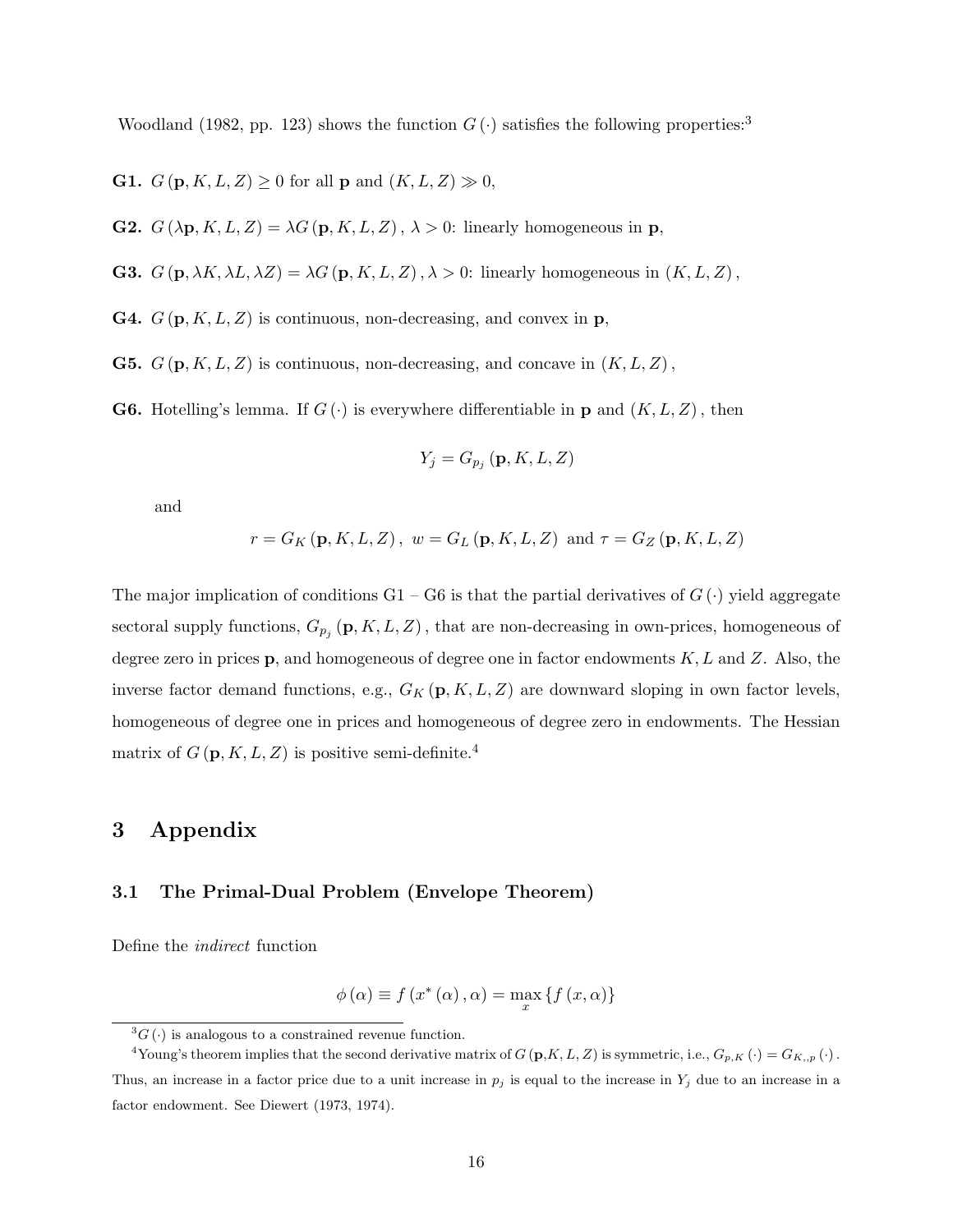where  $\alpha$  are parameters, (which you might interpret to be the price of output and/or inputs) and  $f(\cdot)$  is a continuous, increasing and quasi-concave function in x. The primal-dual specification

$$
L(x, \alpha) = \phi(\alpha) - f(x, \alpha)
$$

evaluated at  $x^*(\alpha)$  suggests

$$
\frac{\partial}{\partial \alpha}\phi(\alpha) - \frac{\partial}{\partial \alpha}f(x^*(\alpha), \alpha) \equiv 0 \Rightarrow \frac{\partial}{\partial \alpha}\phi(\alpha) = \frac{\partial}{\partial \alpha}f(x^*(\alpha), \alpha)
$$

Thus, a finite change in the "parameter"  $\alpha$ , which implies x changing according to the rule  $x^*(\alpha)$ , equals the rate of change of the direct objective function  $f(\cdot)$  holding x constant at  $x^*$ . In the case of the "typical" profit function, this result is known as Hotelling's lemma.

In the case of constrained optimization problems, e.g.

$$
\Omega\left(\alpha\right) \equiv \min_{x} \ \left\{f\left(x,\alpha\right) \text{ s.t. } g_1\left(x,\alpha\right) = 0, \cdots, g_N\left(x,\alpha\right) = 0\right\}
$$

where the constraints,  $g_n(\cdot)$ ,  $n = 1, ..., N$ , are continuous and concave in x (thus, the choice set  $x \in X$  is convex), and at the solution  $(x^*)$  hold with equality. Consider the primal-dual problem

$$
L = \Omega(\alpha) - \left\{ f(x, \alpha) + \sum_{n=1}^{N} \lambda_n g_n(x, \alpha) \right\}
$$

evaluated at  $\{x^*\}$ 

$$
\frac{\partial}{\partial \alpha} \Omega (\alpha) - \frac{\partial}{\partial \alpha} f(x, \alpha) - \sum_{n=1}^{N} \lambda_n \frac{\partial}{\partial \alpha} g_n(x, \alpha) \equiv 0
$$

If  $\alpha$  did not appear in the constraint  $g_n(x, \alpha)$  set,  $n \in N$  (as in the constrained cost minimization problem where  $\alpha$  are prices of inputs and, for example, a constraint  $g(x, \cdot)$ , characterizes the technology,), then we obtain

$$
\frac{\partial}{\partial \alpha} \Omega (\alpha) = \frac{\partial}{\partial \alpha} f(x, \alpha)
$$

In this case  $\Omega(\alpha)$  is the total cost function, and the result is Shephard's lemma

$$
\frac{\partial}{\partial \alpha} \Omega (\alpha) = x
$$

where  $\frac{\partial}{\partial \alpha} \Omega(\alpha)$  is conditional factor demand. In the case of constrained utility maximization,  $\Omega(\alpha)$ is the indirect utility function,  $\alpha$  are prices of goods, and a single *linear* equation  $g_n(x, \alpha)$ , characterizes the budget constraint. The direct utility function is  $f(x, \cdot)$  where  $\alpha$  does not appear.

**Problem 11** Let  $\phi(\alpha) = \pi(p, w, r) Z \equiv \max_{K, L} \{ pf(K, L, Z) - wL - rK \}.$  In this problem setup, what is  $\alpha$ ? Use the Envelope Theorem to establish Hotelling's Lemma.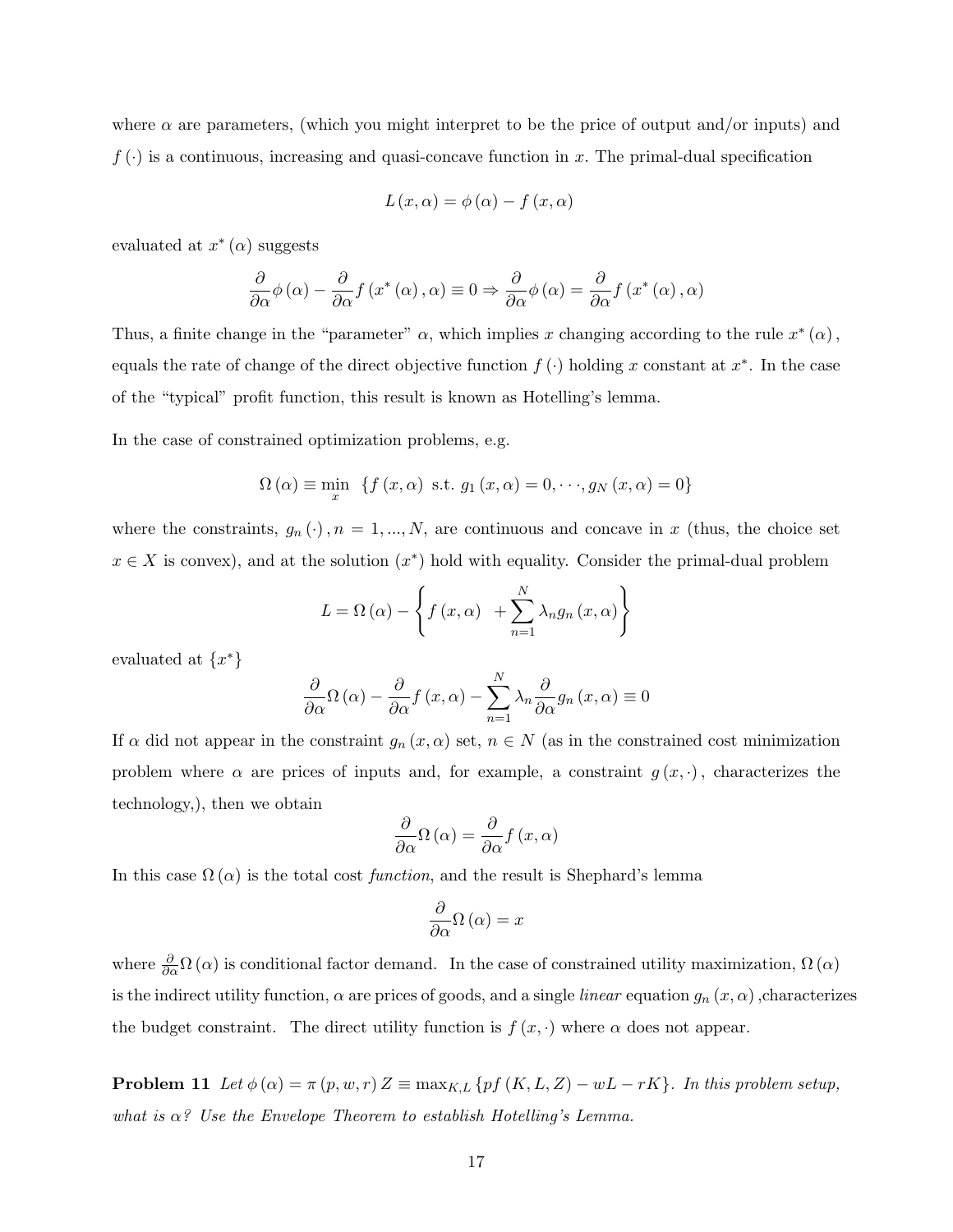#### 3.2 Elasticities and homogenous functions

**Definition** The twice continuously differentiable function  $f: R_+^2 \to R$ , defined as  $z = f(x, y)$ , is homogeneous of degree n, if for all possible real values of  $\lambda$ 

$$
f(\lambda x, \lambda y) = \lambda^n f(x, y)
$$

Differentiable homogeneous functions satisfy Euler's theorem:

$$
\frac{\partial f(x,y)}{\partial x}x + \frac{\partial f(x,y)}{\partial y}y = nf(x,y).
$$

The two special cases are when  $n = 1$  and when  $n = 0$ . If  $n = 1$ , then we have

$$
\frac{\partial f(x,y)}{\partial x}x + \frac{\partial f(x,y)}{\partial y}y = z \tag{21}
$$

and if  $n = 0$  we have

$$
\frac{\partial f(x,y)}{\partial x}x + \frac{\partial f(x,y)}{\partial y}y = 0.
$$
\n(22)

If we want to convert these functions into elasticities, in the case of  $(21)$ , dividing by z we have:

$$
\frac{\partial f(x,y)}{\partial x}\frac{x}{z} + \frac{\partial f(x,y)}{\partial y}\frac{y}{z} = 1
$$

Now, for all real values of  $x, y, z$ , the elasticities

$$
\underbrace{\xi^x}_{\frac{\partial f(x,y)}{\partial x} \frac{x}{z}} + \underbrace{\xi^y}_{\frac{\partial f(x,y)}{\partial y} \frac{y}{z}} = 1
$$

sum to unity. For the case of  $n = 0$ , dividing (22) by z we have

$$
\underbrace{\xi^x}_{\frac{\partial f(x,y)}{\partial x} \frac{x}{z}} + \underbrace{\xi^y}_{\frac{\partial f(x,y)}{\partial y} \frac{y}{z}} = 0
$$

If the homothetic function  $f(x, y)$  is homogeneous of degree  $n \geq 1$ , then the partial derivatives

$$
\frac{\partial f(x,y)}{\partial x}, \text{ or } \frac{\partial f(x,y)}{\partial y}
$$

are homogeneous of degree  $n - 1$  (e.g., Varian, p 482).

Suppose we ask, how does z change with changes in x and  $y$ ? Mathematically, the question is

$$
dz = \frac{\partial f(x, y)}{\partial x} dx + \frac{\partial f(x, y)}{\partial y} dy
$$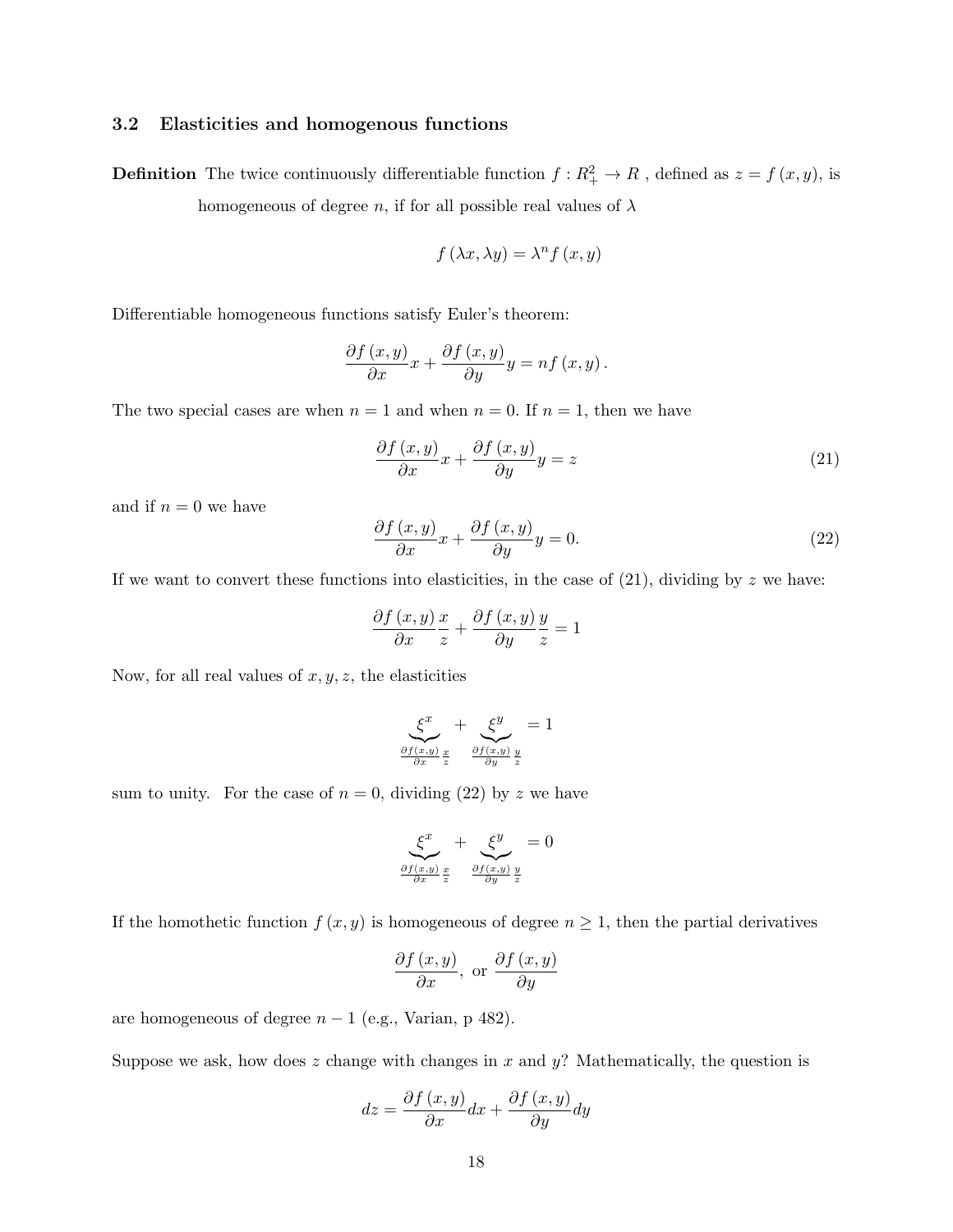Multiply the first and second term by  $x/x$  and  $y/y$ , respectively

$$
dz = \frac{\partial f\left(x, y\right)}{\partial x}x\frac{dx}{x} + \frac{\partial f\left(x, y\right)}{\partial y}y\frac{dy}{y}
$$

Divide the entire expression by z

$$
\frac{dz}{z} = \frac{\partial f(x, y)}{\partial x} \frac{x}{z} \frac{dx}{x} + \frac{\partial f(x, y)}{\partial y} \frac{y}{z} \frac{dy}{y}
$$

Finally, define the **rate** of change  $\hat{z} \equiv dz/z$ , and use the elasticity formulas above to obtain

$$
\hat{z} = \xi^x \hat{x} + \xi^y \hat{y}
$$

Knowing whether  $f(x, y)$  is homogeneous of degree 1 or 0, helps to explain the change in  $\hat{z}$  given a change in the exogenous variables  $\hat{x}, \hat{y}$ . Suppose  $f(x, y)$  is a production function that is homogeneous of degree one in the inputs  $(x, y)$ . Then, the term  $\partial f(x, y)/\partial x$  is the marginal physical product of x. If a firm maximizes profits, we have

$$
p\frac{\partial f\left(x,y\right)}{\partial x}x + p\frac{\partial f\left(x,y\right)}{\partial y}y = pz \tag{23}
$$

where we simply multiply each term by output price p. Profit maximization implies the marginal value product of x should equal the unit cost of x, say  $w_x$ , and likewise for the input y, say  $w_y$ , i.e.,

$$
p\frac{\partial f(x,y)}{\partial x} = w_x; \text{ and } p\frac{\partial f(x,y)}{\partial y} = w_y \tag{24}
$$

Thus, we have

$$
w_x \cdot x + w_y \cdot y = pz
$$

That is, when the production function exhibits constant returns to scale, the value of output  $pz$  is just sufficient to pay for the factors of production  $w_x x + w_y y$ 

Suppose  $f(x, y)$  is Cobb-Douglas, i.e.,

$$
z=ax^{\alpha}y^{1-\alpha}
$$

What kind of data do we need to estimate the parameters a, and  $\alpha$ ? First, suppose we have data on the **values**  $w_x x$ ,  $w_y y$ , and pz. Then, (24) becomes

$$
p\frac{\alpha z}{x}\alpha = w_x
$$
, and  $p\frac{(1-\alpha)z}{y} = w_y \Rightarrow \alpha = \frac{w_x x}{pz}$ , and  $(1-\alpha) = \frac{w_y y}{pz}$ 

Thus, the coefficients, or production elasticities equal their respective cost (revenue) shares  $w_x x / pz$